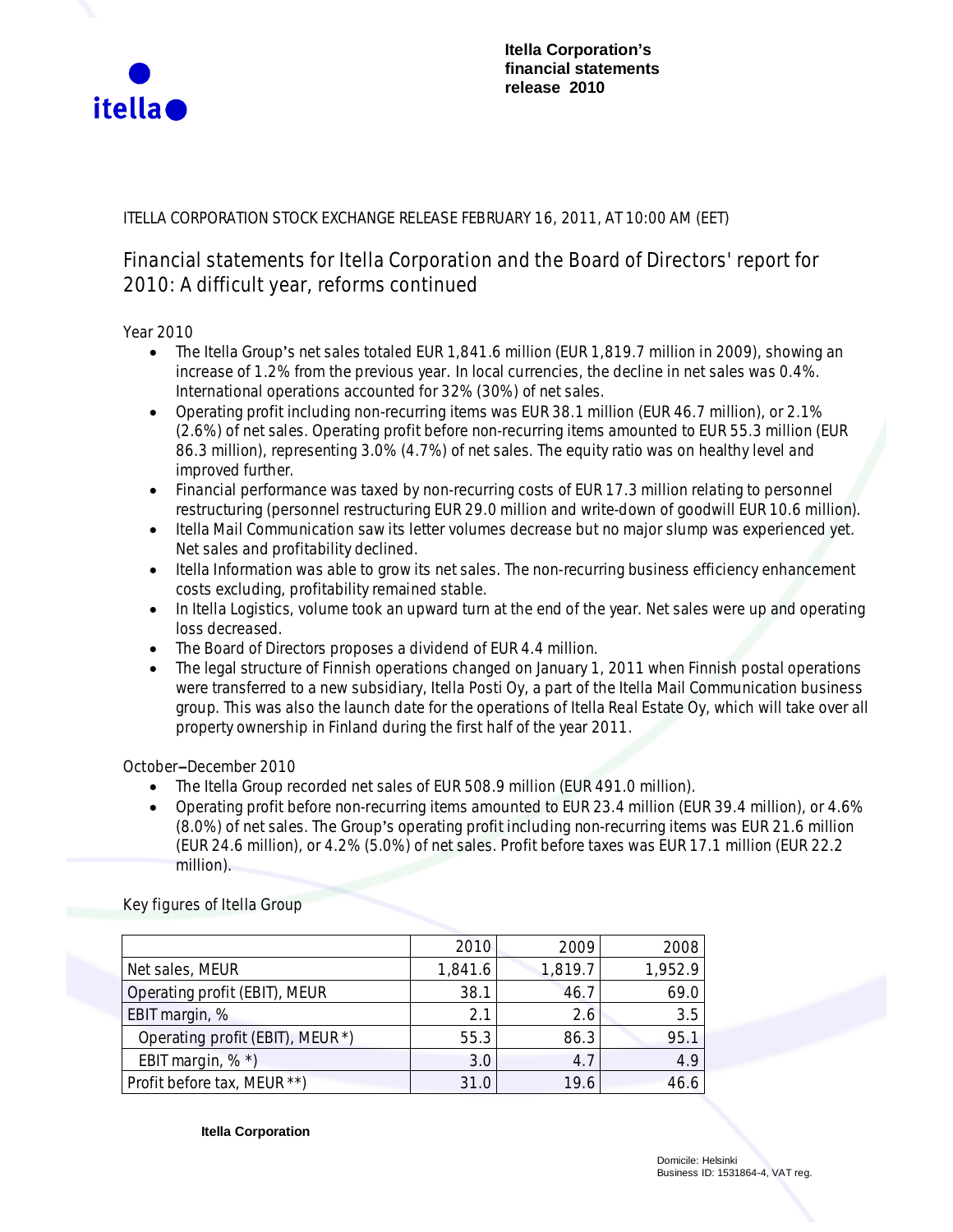| Return on equity (12 months), %     | 1.4      | $-0.7$ | 2.6    |
|-------------------------------------|----------|--------|--------|
| Return on investment (12 months), % | 4.2      | 5.8    | 12.4   |
| Equity ratio, %                     | 50.5     | 48.5   | 51.1   |
| Gearing, %                          | 18.4     | 19.7   | 14.8   |
| Gross capital expenditure, MEUR     | 81.9     | 144.9  | 351.5  |
| Personnel on average                | 28,916   | 30,217 | 28,163 |
| Dividends, MEUR                     | $4.4***$ |        | 10.0   |

\*) Excl. non-recurring items

\*\*) Continuing operations

\*\*\*) Board of Director's proposal

#### **Jukka Alho, President and CEO:**

*gThe upturn in the economy affected Itellas business with a delay and only in certain areas of our business. Although our financial performance did not meet the targeted level, our already healthy solvency strengthened further.*

*Itella Mail Communications profitability declined due to falling volumes and rising production costs, as well as extremely moderate price development. Personnel reductions and other efficiency improvement measures were not sufficient to compensate for these. Considering the decline in net sales from postal operations and the long-term volume development, the less than one per cent price increase in letter postage fees proved to be inadequate. Consequently, we begin a new year with strong price pressures.*

*Itella Information, our business group specializing in invoicing and financial management services, developed as outlined in our strategy. Progress was made in the solutions business and major deals were closed.*

*Itella Logistics performed well in the second half, leading to overall net sales growth. This strengthened the business groups profitability even though its result was still in the red. Financial performance in the logistics business will continue to be materially affected by not only the development of Finnish and Scandinavian operations, but Russian operations as well. Demand for ItellaNLCs services has been growing; and particularly in Moscow, the service warehouse utilization rate reached a promising level in view of 2011.*

*The new EU Postal Services Directive compliant Postal Services Act is scheduled to enter into force in Finland in spring 2011. Its objective is to promote competition. From Itellas perspective, it is vitally important that the scope of universal service (USO) is clearly and unambiguously defined. However, issues that continue to be unresolved in Finland include the financing of postal services in sparsely populated areas, which is included in the universal service obligation but does not permit operations on a market basis.*

*Itella and the Finnish supervisory authority have had very dissimilar views on the rules to be applied to cost accounting in postal services, and thereby to pricing. Inconsistencies between the interpretation of the Finnish authorities and the mainstream interpretation in other EU countries will have detrimental repercussions. Clarity is needed on several fundamental issues, for instance on ways of covering the costs of the postal outlet network. Otherwise, we may have to trim the costs arising from the postal outlet network in a way that does not meet the expectations of Finnish citizens. Another potential risk is that we may have to allocate costs to the press and other users of the delivery network in a way that might eventually cause problems to the financing of the universal service.u*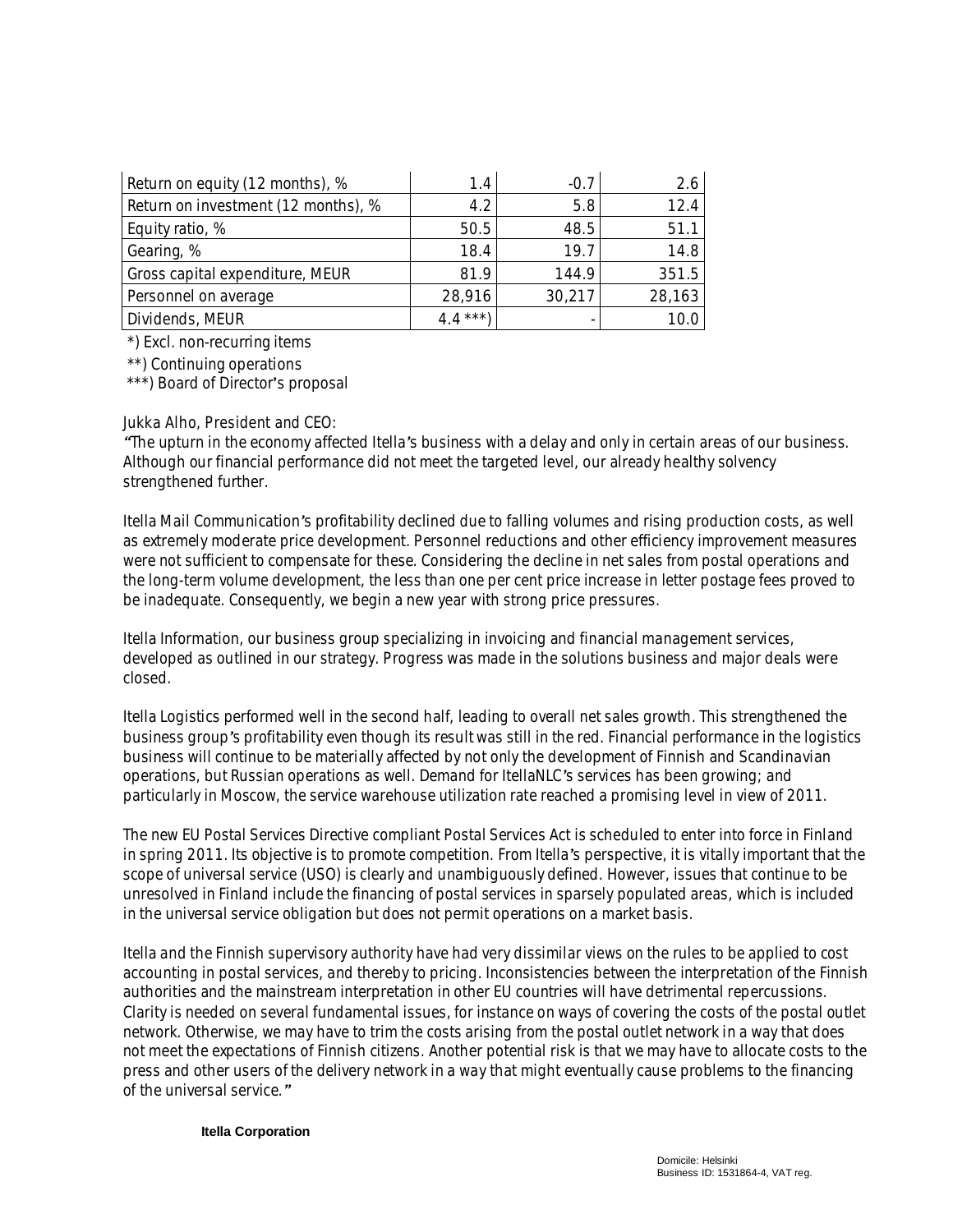APPENDICES Itella's financial statements release and the Board of Directors' report Corporate Governance Report for 2010

FURTHER INFORMATION President and CEO Jukka Alho, tel. +358 20 451 5600, jukka.alho@itella.com Tuija Soanjärvi, CFO, tel. +358 20 45 20907, tuija.soanjarvi@itella.com

DISTRIBUTION NASDAQ OMX Helsinki Key media www.itella.com/financials

NEXT FINANCIAL DISCLOSURE Q1 interim report will be published on April 29, 2011.

PHOTOGRAPHS AND LOGOS www.itella.com/media

*Itella Group provides solutions for managing information and product flows. Itella operates in mail communications, information logistics, and logistics in Europe and Russia. The Group reported net sales of EUR 1,842 million in 2010 and provided work for around 29,000 professionals. Corporate services are delivered under the Itella brand, while the Posti brand is used for services targeted at consumers in Finland. More information on the Group is available at www.itella.com/group.*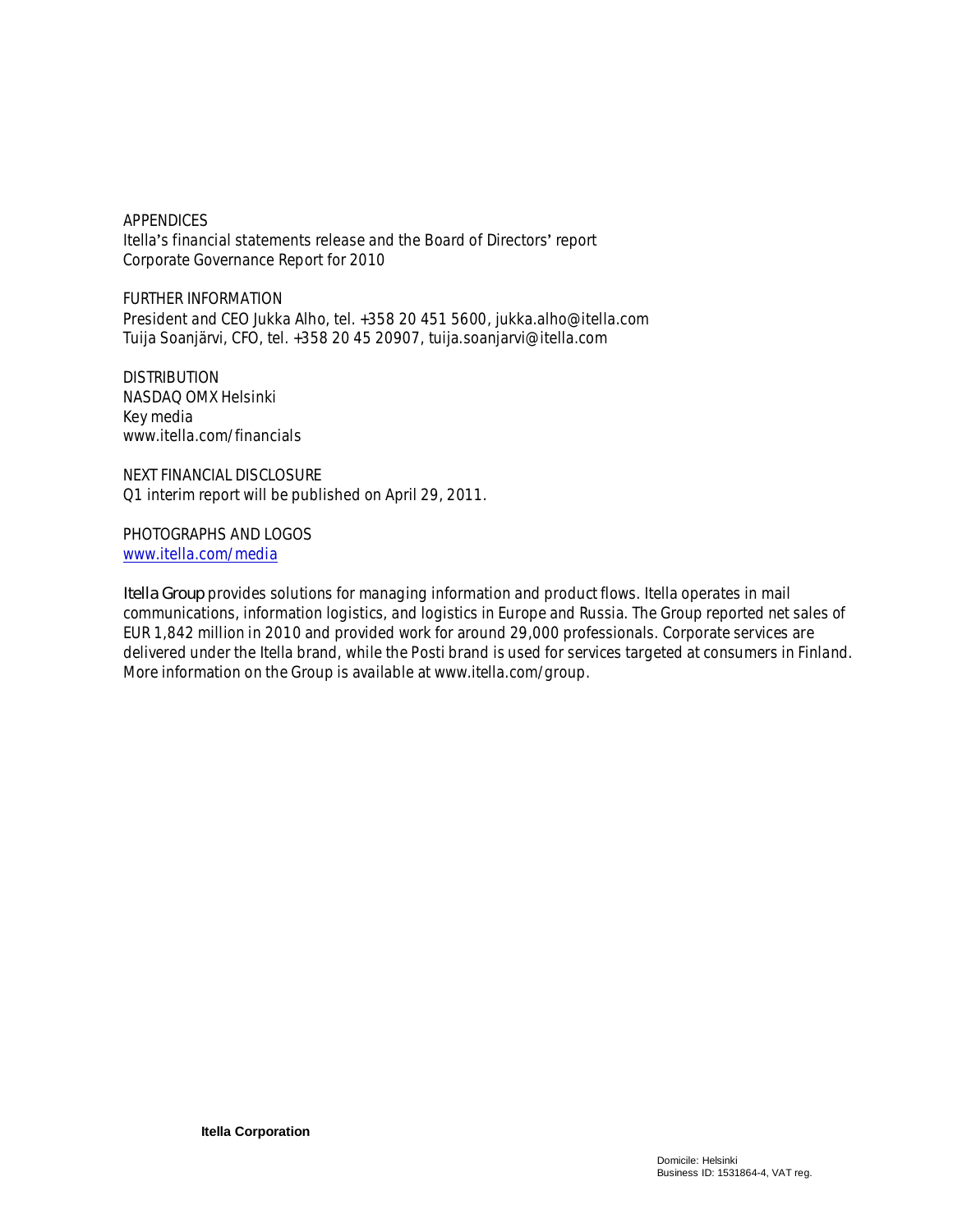**Itella Corporation Board of Directors Report 2010**

**Business Environment**

In Itella Mail Communication's business environment, the new Postal Services Act will promote competition in the delivery market in Finland. The authorities have increased their regulatory and supervisory role in the postal market. The development of production costs and volumes have contributed to an upward pressure on prices.

Communications are increasingly multi-channel, interactive and engaging in nature. The majority of letters are delivered to consumers. For 80 percent of the consumers it is sufficient that letters reach the recipient within two days after posting. The volumes of first-class letters delivered overnight have not yet declined significantly, however. Economic recovery is not visible in the volume of letter deliveries. Digitization has progressed rapidly within the past 12 months, especially in consumer invoicing. The steady volumes of conventional paper letters are in part supported by the strong growth in hybrid letters; delivery volumes will be concentrated in a smaller number of printing service operators. Competition in unaddressed deliveries continues to be tight. While parcel deliveries reflect the strong growth of distance selling, increasing competition has put pressure on prices, while the customers' increased environmental awareness requires the provision of responsibly produced services.

Itella Logistics markets have picked up with the upswing. The price levels of logistics services continue to be extremely challenging due to competition. The speed of economic recovery varies in Itella's operating countries, and there are major uncertainties. The customers' expectations focus on prices, quality, and service availability. Increasing emphasis is based on sector-specific value-added services and IT-based services. Companies need to be able to differentiate from competitors by means such as geographic presence.

Itella Information's customers expect to see an immediate cost reduction in volume products. Electronic invoicing and e-services progress at an accelerating pace. Outsourcing of financial management, a key area for Itella Information, is increasing. Some of the competition comes from operators based in low-cost countries.

## **OctobermDecember 2010**

Itella Group recorded net sales of EUR 508.9 million (EUR 491.0 million). Operating profit before nonrecurring items amounted to EUR 23.4 million (EUR 39.4 million), or 4.6% (8.0%) of net sales. The Group's operating profit including non-recurring items was EUR 21.6 million (EUR 24.6 million), or 4.2% (5.0%) of net sales. Profit before taxes was EUR 17.1 million (EUR 22.2 million).

#### **Net sales and profit performance**

Itella Group's net sales in 2010 grew by 1.2% to EUR 1,841.6 million (EUR 1,819.7 million in 2009). In local currencies, the change in net sales was -0.4%. The Group's net sales were down 1.6% in Finland and up 7.7%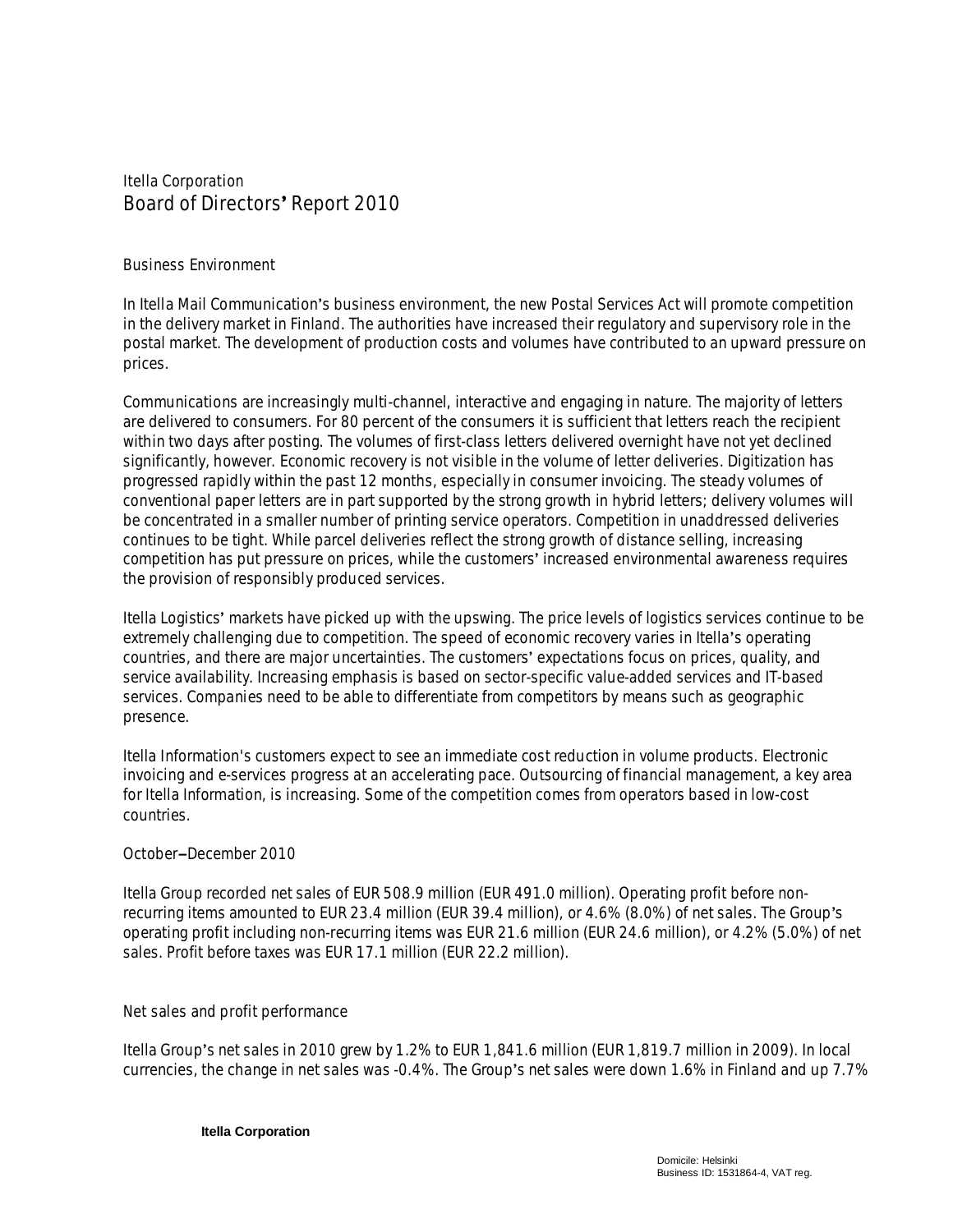in other countries. 32% of total net sales (30%) were generated outside Finland. Itella Logistics and Itella Information increased their net sales, while Itella Mail Communication saw its net sales decline.

Consolidated operating profit before non-recurring items amounted to EUR 55.3 million (EUR 86.3 million), representing 3.0% (4.7%) of net sales. Consolidated operating profit including non-recurring items fell by 18.4% to EUR 38.1 million (EUR 46.7 million), representing 2.1% (2.6%) of net sales. Financial performance was taxed by non-recurring costs of EUR 17.3 million relating to personnel restructuring (personnel restructuring EUR 29.0 million and write-down of goodwill EUR 10.6 million).

Operating profit decreased in Itella Mail Communication and in Itella Information. Itella Logistics was able to clearly reduce its operating loss from the previous year. Operating loss not allocated to business groups increased due to investments in new business and joint development projects.

The Group's net financing costs were EUR -7.1 million (EUR -27.1 million). The net financing costs were reduced by EUR 1.9 million arising from the unrealized change of value of an interest rate swap. In 2009, net financing costs were increased by hedging costs of ruble receivables, as well as the considerable exchange rate losses generated by the weakening of the Russian ruble.

Profit from continuing operations after financial items was EUR 31.0 million (EUR 19.6 million). Income tax on continuing operations totaled EUR 17.5 million (EUR 24.2 million). The Group's high tax rate was affected by losses from international operations. Net profit for the period from discontinued operations includes a depreciation of EUR -5.7 million on property shares classified as available for sale and a change of EUR 1.5 million in deferred tax assets. The Group recorded a net profit of EUR 9.3 million for the financial period (net loss of EUR 4.6 million).

| Key figures of Itella Group         | 2010     | 2009    | 2008    |
|-------------------------------------|----------|---------|---------|
| Net sales, MEUR                     | 1,841.6  | 1,819.7 | 1,952.9 |
| Operating profit (EBIT), MEUR       | 38.1     | 46.7    | 69.0    |
| EBIT margin, %                      | 2.1      | 2.6     | 3.5     |
| Operating profit (EBIT), MEUR *)    | 55.3     | 86.3    | 95.1    |
| EBIT margin, %*)                    | 3.0      | 4.7     | 4.9     |
| Profit before tax, MEUR **)         | 31.0     | 19.6    | 46.6    |
| Return on equity (12 months), %     | 1.4      | $-0.7$  | 2.6     |
| Return on investment (12 months), % | 4.2      | 5.8     | 12.4    |
| Equity ratio, %                     | 50.5     | 48.5    | 51.1    |
| Gearing, %                          | 18.4     | 19.7    | 14.8    |
| Gross capital expenditure, MEUR     | 81.9     | 144.9   | 351.5   |
| Personnel on average                | 28,916   | 30,217  | 28,163  |
| Dividends, MEUR                     | $4.4***$ |         | 10.0    |

Return on equity stood at 1.4% (-0.7%).

\*) Excluding non-recurring items

\*\*) Continuing operations

\*\*\*) Board of Directors' proposal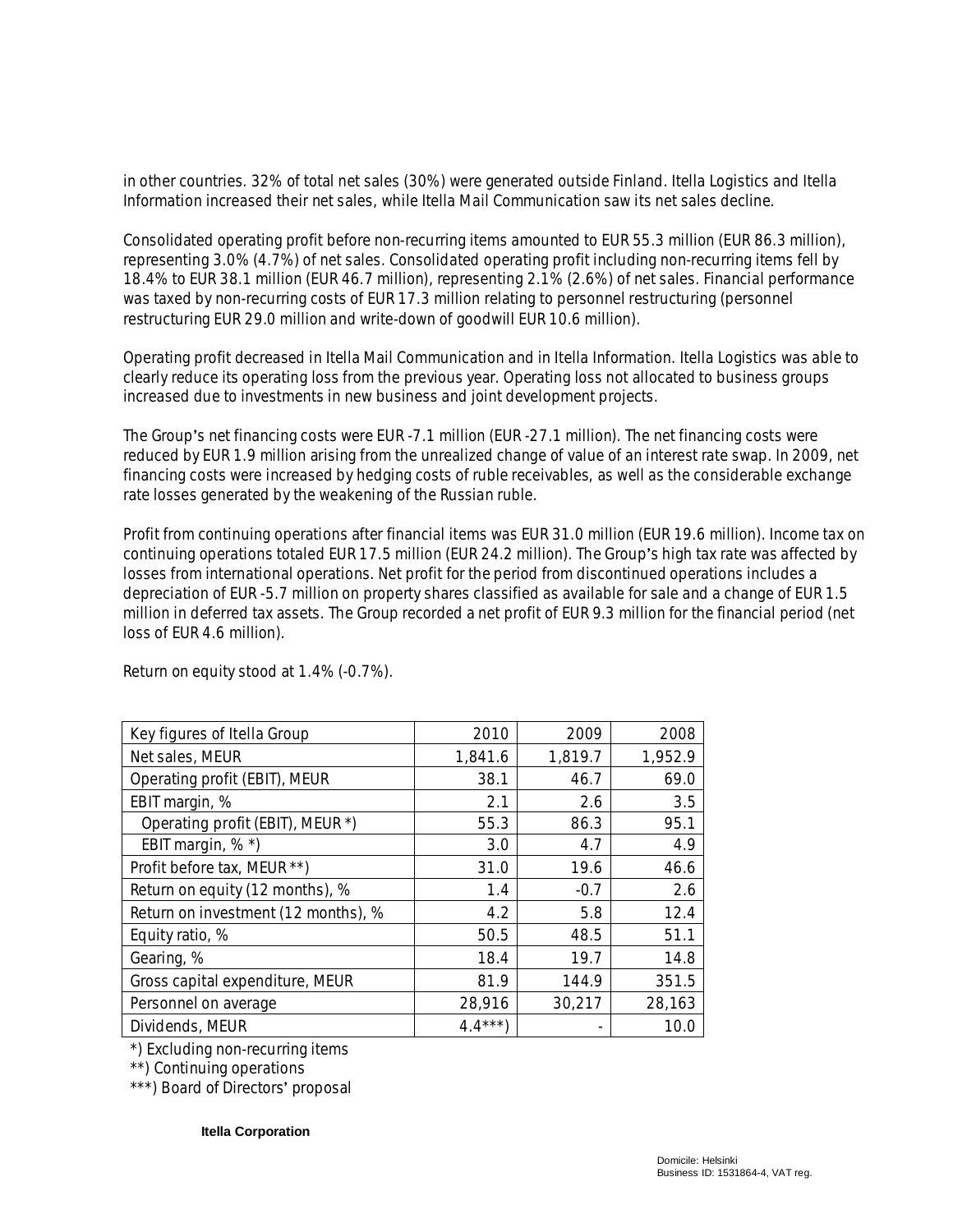## **Itella Mail Communication**

Itella Mail Communication's net sales decreased by 2.3% to EUR 1,141.6 million (EUR 1,168.1 million).

Mail delivery volumes changes in 2010 as follows compared with the corresponding period in 2009:

- First class letters decreased by 3%.
- Second class letters and addressed direct mail deliveries remained stable.
- The total volume of addressed letter deliveries remained on the previous year's level.
- Unaddressed direct mail deliveries increased by 5%.
- Newspaper delivery volumes fell by 4%.
- Magazine deliveries dropped by 8%.
- Parcel deliveries were up 2%.

Itella Mail Communication posted an operating profit of EUR 58.1 million (EUR 82.0 million), representing 5.1% (7.0%) of net sales. The result included EUR 15.9 million (EUR 21.1 million) of restructuring costs. Profitability was negatively affected by the decrease in net sales, particularly in main products, as well as the reduction of universal service product prices implemented in the second half of the year at the Finnish Communications Regulatory Authority's demand.

The deployment of Itella's new sorting technology was completed by the end of 2010. Four sorting centers running as a single integrated unit now serve as the hubs of the nationwide mail processing network. The almost four-year investment project worth EUR 160 million will improve the flexibility and cost-efficiency of mail processing and ensure that new services will be available for senders as well as recipients in the future, too. The elements are in place to upgrade the mail processing automation and thereby to improve productivity. A continuing decrease in delivery volumes will require further efficiency enhancement measures, which will reduce the need for personnel.

## **Itella Information**

Itella Information recorded net sales of EUR 259.7 million (EUR 247.2 million), showing an increase of 5.1%. Net sales picked up in all product lines except in multi-channel invoicing services, and in all operating countries except for Germany and Estonia. Economic recovery increased the volumes of existing customers everywhere except in the Baltic countries.

The business group posted an operating profit of EUR 12.8 million (EUR 15.3 million), representing 4.9% (6.2%) of net sales. The efficiency of product lines and companies was enhanced using a wide range of methods, the cost of which burdened the operating profit. Further measures to improve efficiency will still be necessary, particularly outside the Nordic countries.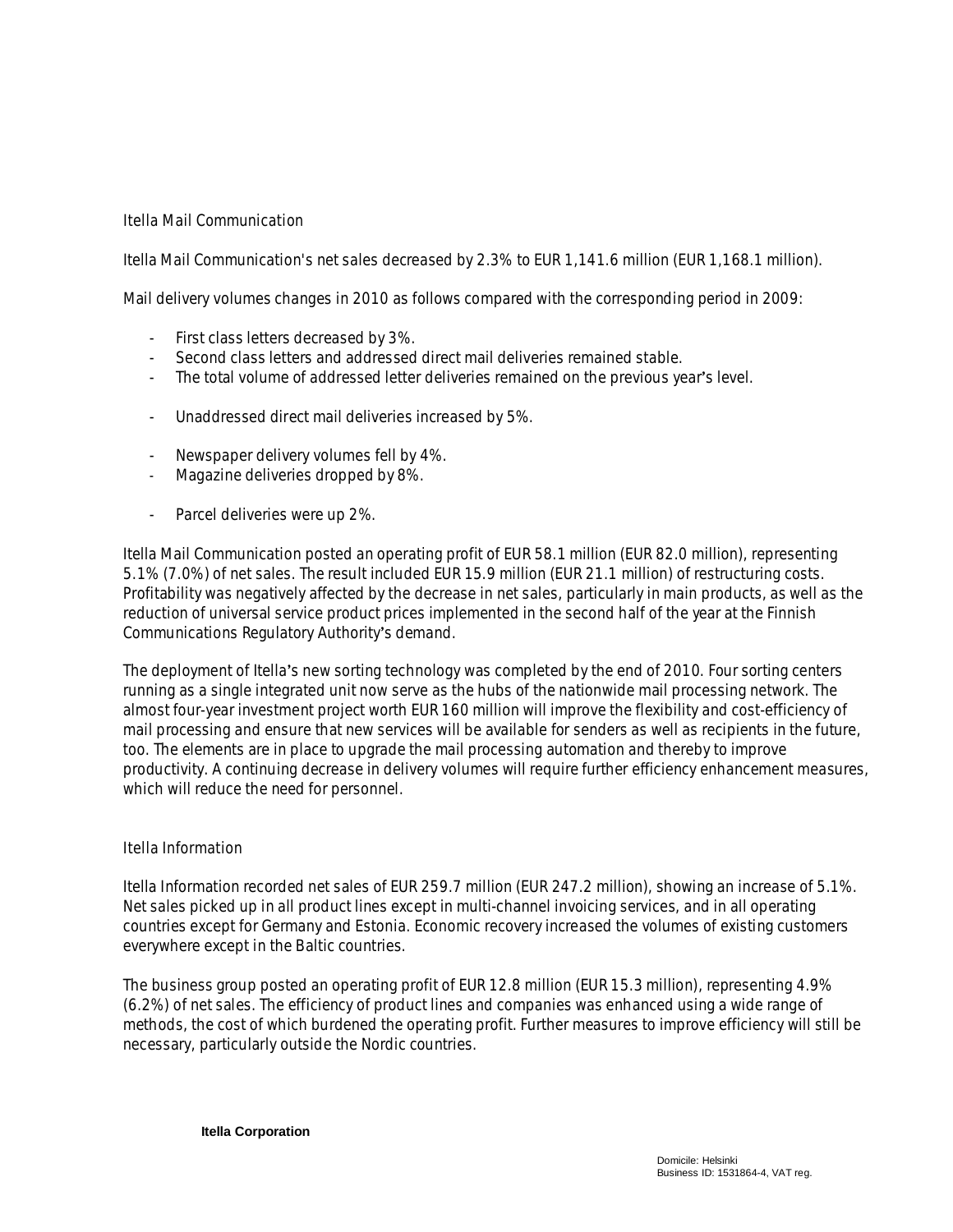In the last quarter, Itella acquired the Polish company Outsourcing Solutions sp. z o.o. for the Alligator business, and signed a significant financial and payroll outsourcing agreement with Suomen Lähikauppa Oy. As a result of these arrangements, the business group's personnel increased by 111.

## **Itella Logistics**

Itella Logistics recorded net sales of EUR 677.3 million (EUR 637.3 million), showing an increase of 6.3%. Net sales picked up in all product lines and operating countries. While volumes started to grow in the second quarter and growth increased towards the year end, service price levels did not yet fully reflect the development of costs.

Itella Logistics posted an operating loss of EUR 10.7 million (a loss of EUR 31.2 million), representing -1.6% (-4.9%) of net sales. Efficiency enhancement measures were implemented in all product lines and operating countries during the year as well as the previous year, which contributed to reduce the operating loss. The business group's operating result swung to profit in the fourth quarter.

| Key Figures of Business Groups, MEUR             | 2010     | 2009     | Change   |
|--------------------------------------------------|----------|----------|----------|
| Net sales                                        |          |          |          |
| Itella Mail Communication                        | 1,141.6  | 1,168.1  | $-2.3%$  |
| Itella Information                               | 259.7    | 247.2    | 5.1%     |
| Itella Logistics                                 | 677.3    | 637.3    | 6.3%     |
| Other activities                                 | 8.9      | 6.2      | 43.4%    |
| Intra-Group sales                                | $-245.9$ | $-239.1$ |          |
| Itella Group                                     | 1,841.6  | 1,819.7  | 1.2%     |
|                                                  |          |          |          |
| Operating profit (EBIT)                          |          |          |          |
| Itella Mail Communication                        | 58.1     | 82.0     | $-29.1%$ |
| Itella Information                               | 12.8     | 15.3     | $-16.4%$ |
| Itella Logistics                                 | $-10.7$  | $-31.2$  | 65.7%    |
| Other activities                                 | $-22.1$  | $-19.4$  | $-13.8%$ |
| Itella Group                                     | 38.1     | 46.7     | $-18.4%$ |
|                                                  |          |          |          |
| Operating profit (EBIT) excl.non-recurring items |          |          |          |
| Itella Mail Communication                        | 74.0     | 103.1    | $-28.2%$ |
| Itella Information                               | 14.0     | 16.8     | $-16.7%$ |
| Itella Logistics                                 | $-10.6$  | $-14.4$  | 26.3%    |
| Other activities                                 | $-22.1$  | $-19.2$  | $-15.1%$ |
| Itella Group                                     | 55.3     | 86.3     | $-35.9%$ |
|                                                  |          |          |          |
| EBIT margin,%                                    |          |          |          |
| Itella Mail Communication                        | 5.1%     | 7.0%     |          |
| Itella Information                               | 4.9%     | 6.2%     |          |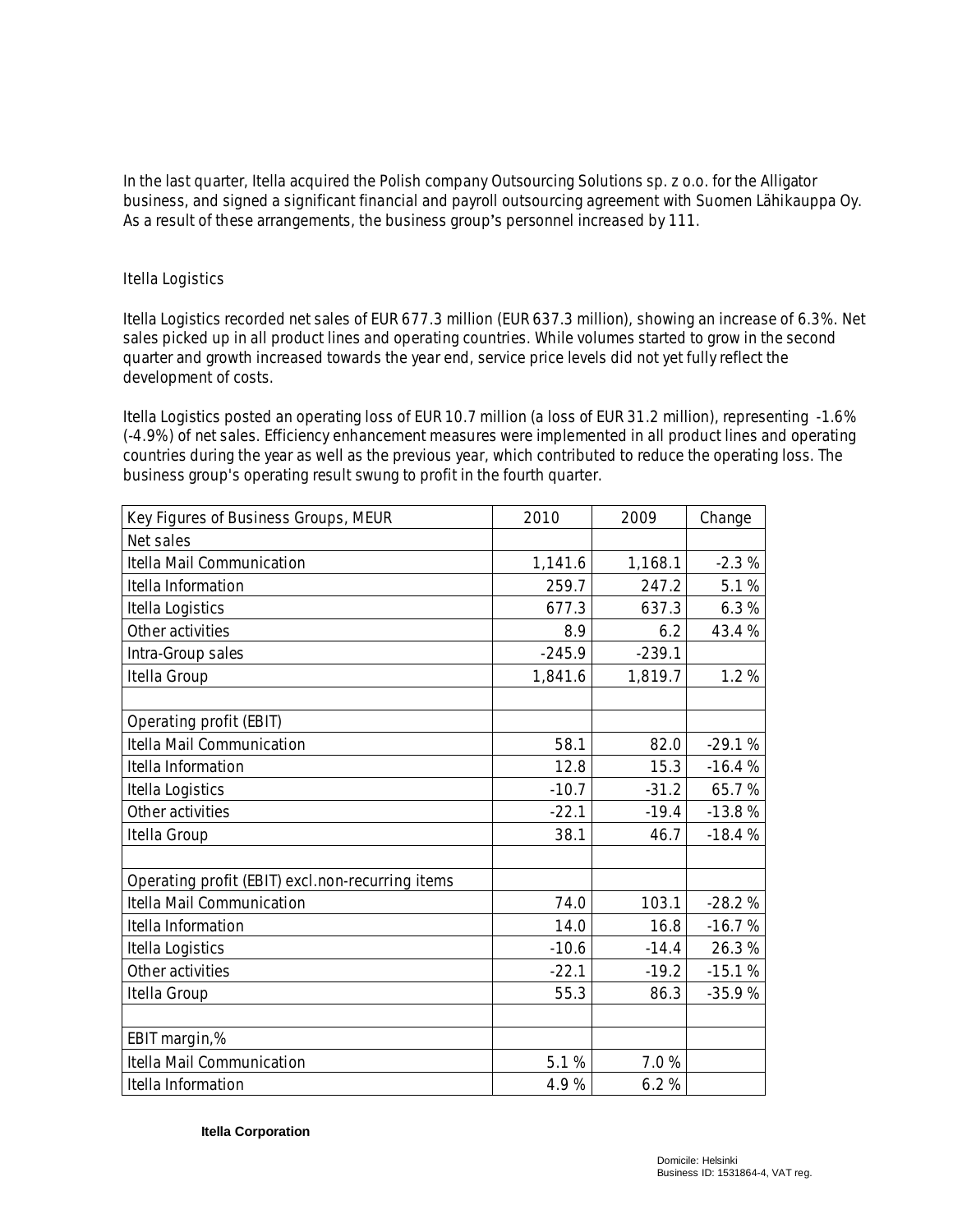| Itella Logistics                      | $-1.6%$ | $-49%$ |  |
|---------------------------------------|---------|--------|--|
| Itella Group                          | 2.1 %   | 2.6 %  |  |
| Itella Group excl.non-recurring items | 3.0%    | 4.7%   |  |

## **Business risks**

Group-wide risk management based on Enterprise Risk Management (ERM) principles forms an integral part of Itella's management and strategy processes. The annual Group strategy process includes extensive risk identification, assessment and risk management planning. The risk profile and the status of risk management are updated once a year as a rule, as well as whenever significant risks are identified or changes occur in the major risks. In 2010, Itella's Board of Directors approved an enterprise risk management policy for the Group. In addition, the Group's Internal Audit audited the functionality and scope of the risk management system and recommended related development measures.

In the assessment of risks by the executive management, strategic risks are associated with the markets, business environment, business development and regulation. Operational risks are primarily associated with business profitability as well as the risk of business interruptions and other disruptions.

## *Strategic risks:*

The faster than expected pace of digital substitution in letter deliveries and printing as well as unanticipated changes in this area are regarded as a key market risk. In order to prepare for this risk, Itella has systematically improved the profitability of the physical delivery network over several years.

Digital substitution has also offered opportunities for growth, which have been utilized in the multi-channel business of Itella Information and Itella Mail Communication. NetPosti and Itella IPS Ltd (Itella Payment Services) have also launched new digital solutions for invoicing, payments and other daily services.

In Russia, social and legislative trends and the overall development of the business environment may constitute a significant strategic market risk for Itella. All of Itella's business groups are present in Russia, and Itella Logistics in particular has invested considerable resources in the region. Risk management methods include continuous monitoring of developments as well as establishing a strong position in the Russian market with the help of Group companies and personnel and an efficient networking strategy.

The development of the financial process outsourcing market is an essential strategic risk associated with Itella Information's Alligator business. Risk management is part of regular business management.

Competition in the area of addressed deliveries is expected to increase following the entry into force of the new Postal Services Act in Finland. This risk associated with the business environment has significant implications for Itella as it may lead into unexpectedly heavy price competition. Itella continuously develops the quality and profitability of the delivery network to maintain its capacities. In parcel deliveries, Itella monitors the strategies of its competitors and prepares for changes in the competitive landscape by continuously developing its own delivery network, for example. The latest measure concerns the SmartPOST delivery terminals.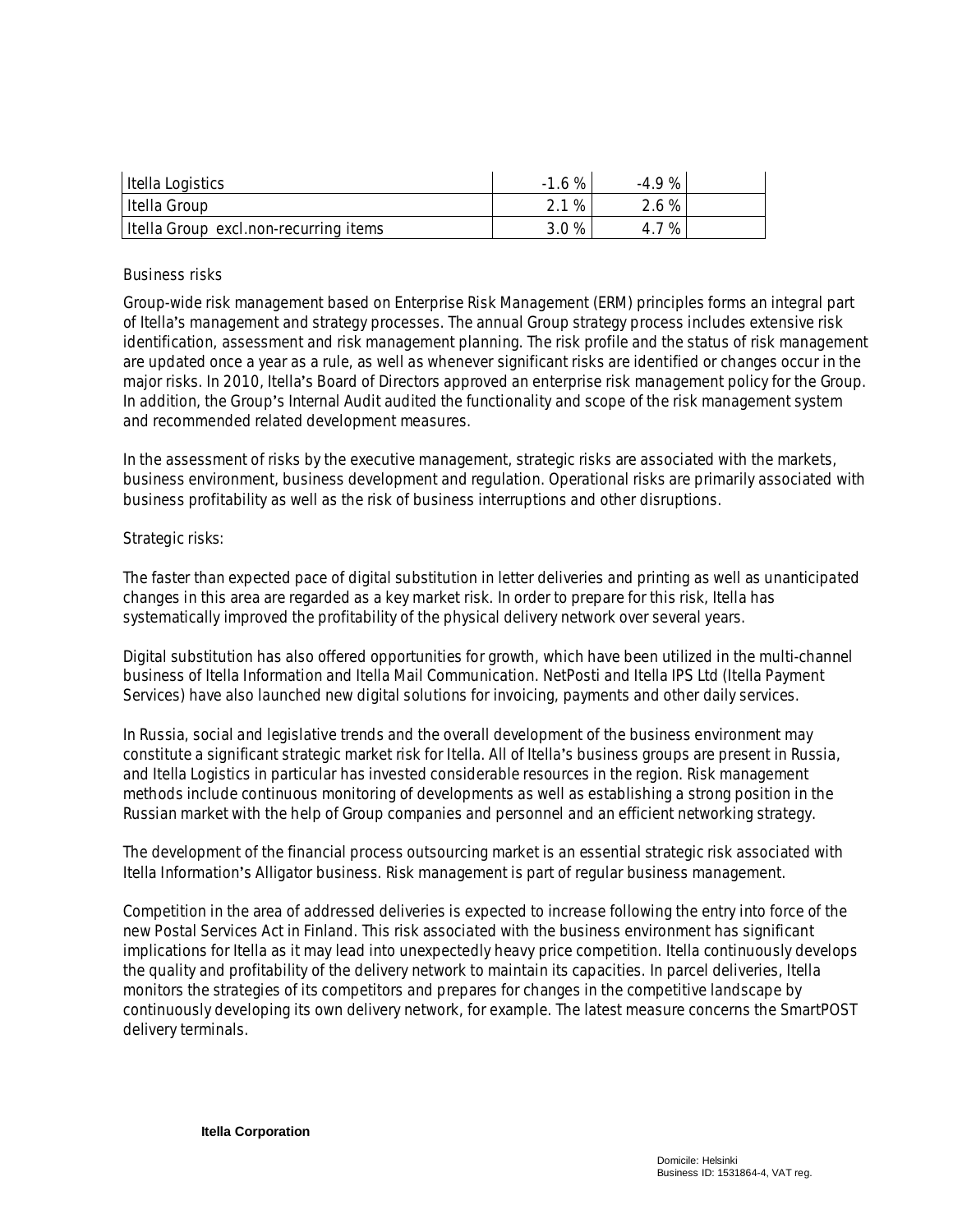The most significant business development risks are associated with the progress of the system and policy harmonization, particularly in Itella Logistics. The schedule for the further development of the Group-wide IT infrastructure and its global deployment also involves challenges.

Uncertainties arising from government regulation are particularly associated with the implementation of Itella Posti's product reform as regards letters and parcels. The interpretation of the current Postal Services Act has been problematic in Finland. As required under its business license and the Postal Services Act, Itella has ensured the availability of letter and parcel services as well as the nationwide postal outlet network according to the universal service obligation (USO). Because of difficulties in the interpretation of the Postal Services Act, the dispute between the Finnish Communications Regulatory Authority and Itella is still pending in a court of law. If the outcome of the legal process is unfavorable to Itella, this will have significant financial consequences to Itella.

## *Operational risks:*

Rigid cost structures present an obstacle to improving profitability, particularly in Finland. Universal service obligations also limit the opportunities for efficiency enhancement. As volumes are declining, a new recession would further complicate the struggle to maintain profitability.

The most significant business disruption risks are associated with the vulnerability of information security, networks and production infrastructure. These risks affect Itella's image as well as operations.

*Other risks:*

An account of financial risks and their management is available in the Notes to Financial Statements.

Insurance has been taken out to cover risks for which insurance is the best alternative for financial or other reasons. Insurance covering personnel, business continuity, assets and liabilities are centrally managed at the Group level. Liability risks include risks arising from operations and products, as well as corporate management liabilities. The Group's risk tolerance is taken into account when determining the related deductibles.

## **Changes in corporate structure**

The legal structure of Finnish operations changed on January 1, 2011: all Finnish postal operations were transferred to a new subsidiary, Itella Posti Oy, a part of the Itella Mail Communication business group. A corresponding reform of the operational structure was already implemented at the beginning of the second quarter of 2010. This involved transferring parcel services from Itella Logistics and domestic sales operations, mail and customer service from Group functions to Itella Mail Communication The change affected the content of reported segments, and the realized and reference figures for segments were converted to correspond to the new structure.

Itella's real estate ownership in Finland will be centralized in a new subsidiary, Itella Real Estate Oy, as of January 1, 2011 (real estate owned by Itella Logistics Oy will only be transferred as of April 1, 2011). The real estate transfers will not have an effect on the reported segments.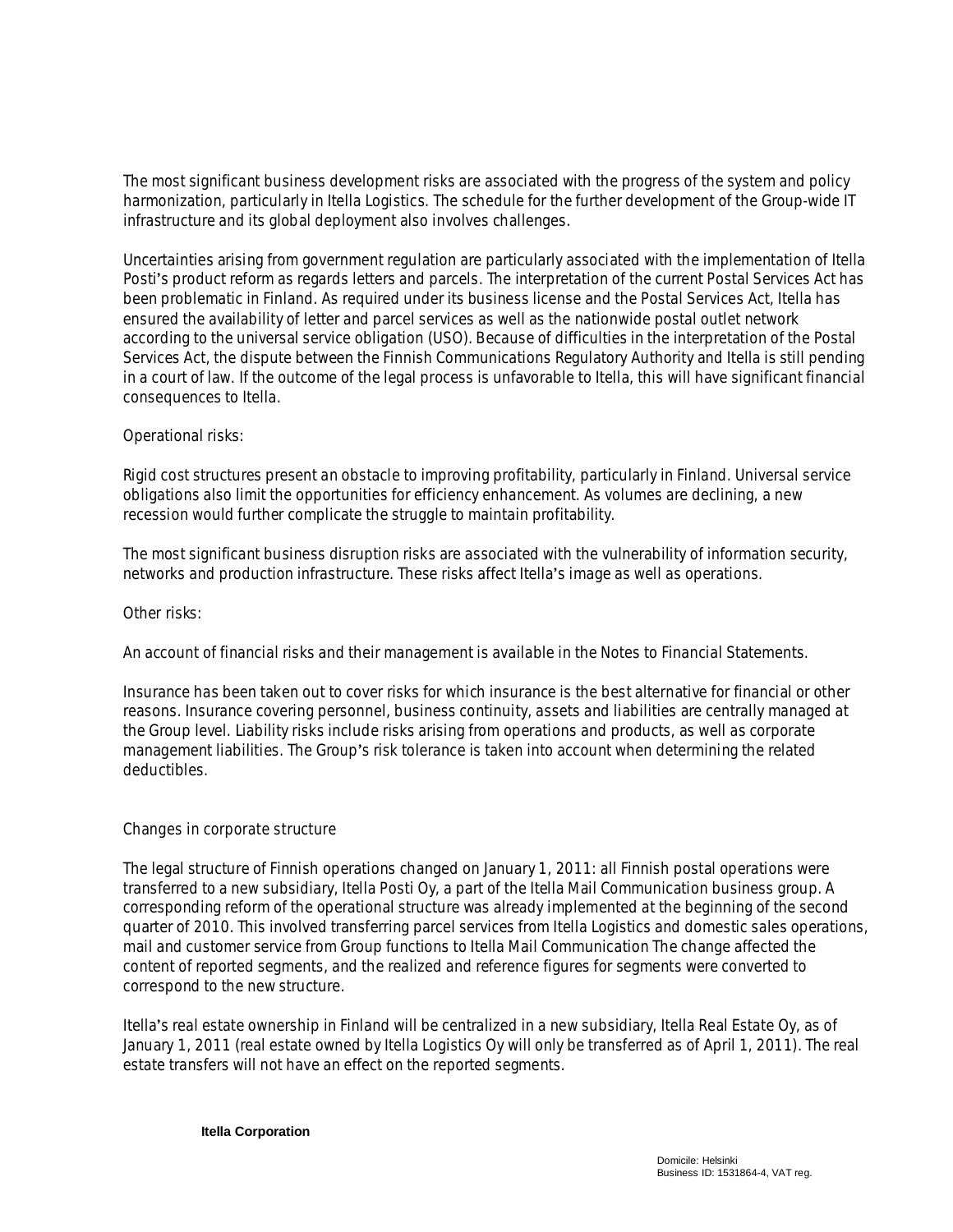In July, Itella Corporation acquired the parcel terminal business of SmartPOST OÜ, based in Estonia, and made it part of Itella Mail Communication.

In August, Itella Corporation acquired the non-controlling interest in Itella Information AS from Norway Post. In November, Itella acquired Outsourcing Solutions sp. z o.o. in Poland and made it part of Itella Information.

#### **Capital expenditure**

Itella Group's capital expenditure totaled EUR 80.5 million (EUR 122.1 million). The four-year sorting technology reform worth EUR 160 million was completed during the financial period. Acquisitions amounted to EUR 1.4 million (EUR 22.8 million). A total of 72.9% of the Group's capital expenditure was allocated to Finland.

#### **Research and development**

In addition to annual analyses, research themes for 2010 included the digitization of consumer and corporate invoicing in 16 countries, the functionality of order and delivery processes in e-commerce, the future of the media industry and the delivery of consumer parcels in Finland and Estonia. In addition, factors affecting the profitability of postal services were analyzed, and profitability development in the 2010s was forecasted on the basis of volume forecasts. Key priority areas in Group-level innovation activities included multi-channel delivery and the Group's innovation system.

Itella Group's research and development expenditure for 2010 came to EUR 9.5 million, or 0.5% of the Group's total operating expenses. The 2009 and 2008 comparative figures were EUR 8.1 million (0.5%) and EUR 10.6 million (0.6%).

Besides the actual R&D work, Itella also conducted business-related development work concerning products, services, processes, and infrastructure. Projects underway involve the improvement of payment institution services, parcel pickup network, supply chain monitoring and new customer services.

#### **Environmental impacts**

Itella has made a commitment to reduce its carbon dioxide emissions by 30% by the year 2020 (in proportion to net sales, reference year 2007). This target and the reporting system supporting it cover all of Itella's business operations and operating countries. The environmental management system has been certified in compliance with the ISO 14001 standard in 55% of the business.

More information on environmental issues is available in Itella's Annual Report. The Group has not published an environmental report certified by an independent third party.

**Financial position**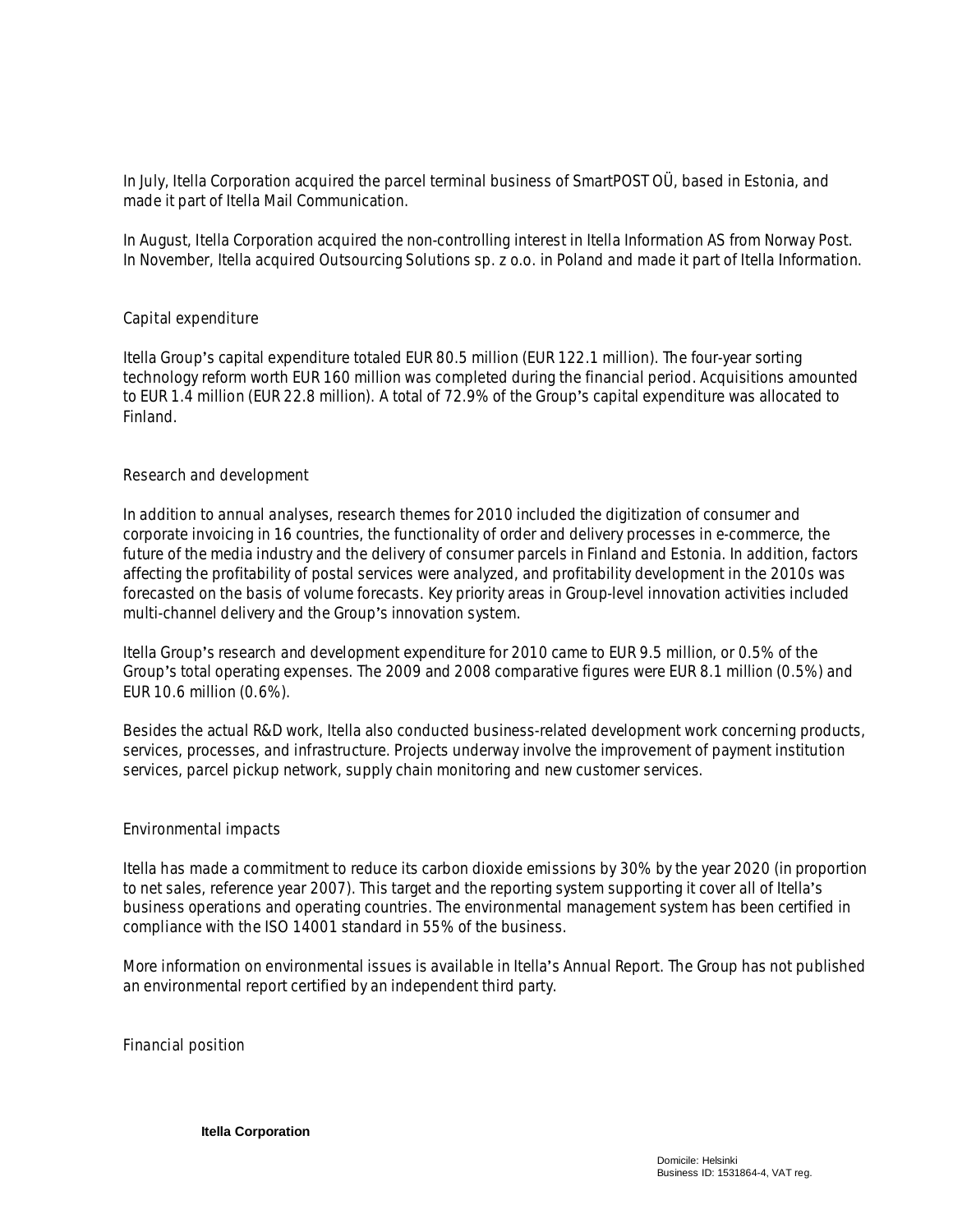Consolidated net cash flow from operating activities before investment activities totaled EUR 81.9 million (EUR 110.7 million).

Capital expenditure amounted to EUR 81.7 million (EUR 144.5 million), with acquisitions accounting for EUR 1.4 million (EUR 22.8 million).

Itella Corporation's syndicated credit facility agreement was renewed in the amount of EUR 120.0 million. The TyEL loan was amortized by EUR 12.5 million. The commercial paper program was actively used to secure the short-term liquidity.

At the end of the year, liquid assets amounted to EUR 134.1 million (EUR 161.0 million), and undrawn committed credit facilities totaled EUR 120.0 million (EUR 175.0 million). Commercial papers issued amounted to EUR 19.0 million at the end of the period (EUR 27.0 million). The Group's interest-bearing liabilities were EUR 263.6 million (EUR 294.1 million). Equity ratio stood at 50.5% (48.5%) and net gearing was 18.4% (19.7%).

#### **Share capital and shareholding**

Itella Corporation is wholly owned by the State of Finland, its share capital consisting of 40,000,000 shares of equal per-share value. The company holds no treasury shares and it has no subordinated loans. No loans have been granted to related parties and no commitments have been given on their behalf. The company has not issued shares, stock options, or other rights entitling to company shares. The Board of Directors has no authorizations to issue shares or stock options, or other special rights entitling to company shares.

## **Administration and auditors**

At Itella Corporation's Annual General Meeting on March 24, 2010, the number of Board members was set at 9, and the following members were elected: Eero Kasanen, Executive Dean (Chairman); Arto Hiltunen (Vice Chairman); Kalevi Alestalo, Financial Councellor; Hele-Hannele Aminoff, Managing Director; Erkki Helaniemi, Partner; Päivi Pesola, Vice President; Riitta Savonlahti, Executive Vice President; and Maarit Toivanen-Koivisto, President. The AGM elected Antero Palmolahti, National Chief Shop Steward, as employee representative to the Board.

The AGM decided to set the number of Supervisory Board members at 12. Paavo Arhinmäki (Left Alliance) and Johanna Karimäki (Green League) were elected as new members. Eero Lehti, MP (National Coalition Party) was re-elected as Supervisory Board Chairman, and Antti Rantakangas, MP (Centre Party) as Vice Chairman. The following Supervisory Board members were re-elected: Susanna Huovinen, MP (Social Democratic Party); Harri Jaskari, PM (National Coalition Party); Bjarne Kallis, MP (Christian Democrats); Lauri Kähkönen, MP (Social Democratic Party); Outi Mäkelä, MP (National Coalition Party); Reijo Ojennus, entrepreneur (True Finns); Pertti Salovaara, MP (Centre Party); and Harry Wallin, engine driver (Social Democratic Party).

The AGM elected KPMG Oy Ab firm of authorized public accountants to be Itella Corporation's auditor. Pauli Salminen, Authorized Public Accountant, acted as the principal auditor.

Jukka Alho, M.Sc. (Tech), acted as Itella Corporation's President and CEO in 2010.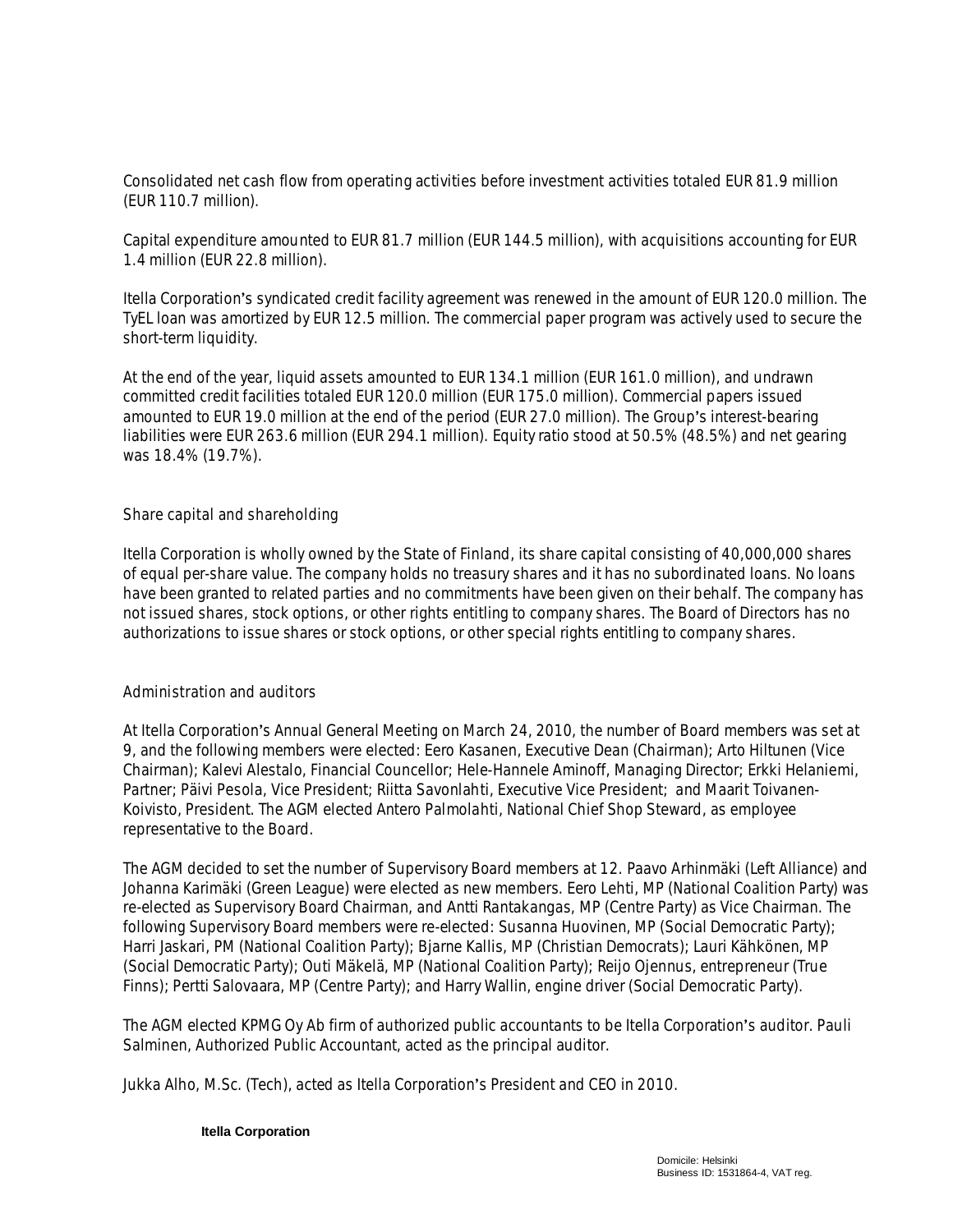#### **Human resources**

At the end of 2010, Itella Group employed a staff of 29,022 (29,568), the average number being 28,916 (30,217). This corresponds to 21,534 man-years if part-time employees are converted to full-time equivalents.

At the end of 2010, the parent company had 20,511 (20,293) employees, the average number being 20,253 (20,809).

The number of employees working outside Finland was 6,696 (7,536), and the number of employees working in Finland was 22,326 (22,032).

| Group personnel          | 2010   | 2009   | 2008   |
|--------------------------|--------|--------|--------|
| Wages and salaries, MEUR | 706.3  | 716.3  | 709.0  |
| Employees on Dec. 31     | 29.022 | 29.568 | 31.672 |
| Employees on average     | 28.916 | 30.217 | 28.163 |

The profit for the period in 2010 and in 2009 did not include an expense provision for the employee profitsharing scheme.

More information on human resources is available in Itella's Annual Report.

## **Events after the reporting period**

Itella IPS Ltd has resolved to file an application for a license pursuant to the Finnish Act on Credit Institutions with the Financial Supervisory Authority. An extended business license will offer Itella further opportunities to transmit messages relating to financial management and to develop payment solutions for postal services.

## **Outlook for 2011**

Itella expects net sales to grow in 2011 from the previous year, particularly outside Finland. National economies in Itella's operating countries are expected to grow, and thus the prerequisites for positive volume development exist, even though the economic cycle still involves uncertainties. In Finland, the development of net sales will be affected by the increased popularity of electronic services, which will reduce the delivery volumes of addressed letters. It is as yet difficult to estimate the impact of the Postal Services Act reform on the competitive environment and Itella's net sales in Finland.

The elements to improve the operating profit in 2011 are in place. The productivity and efficiency-enhancing measures implemented within the past few years provide the framework for improving profit. Volumes will grow as markets recover, although prices are not yet anticipated to return to pre-recession levels, for example in the logistics business. Improving the efficiency and profitability of operations continues to be the key focus area.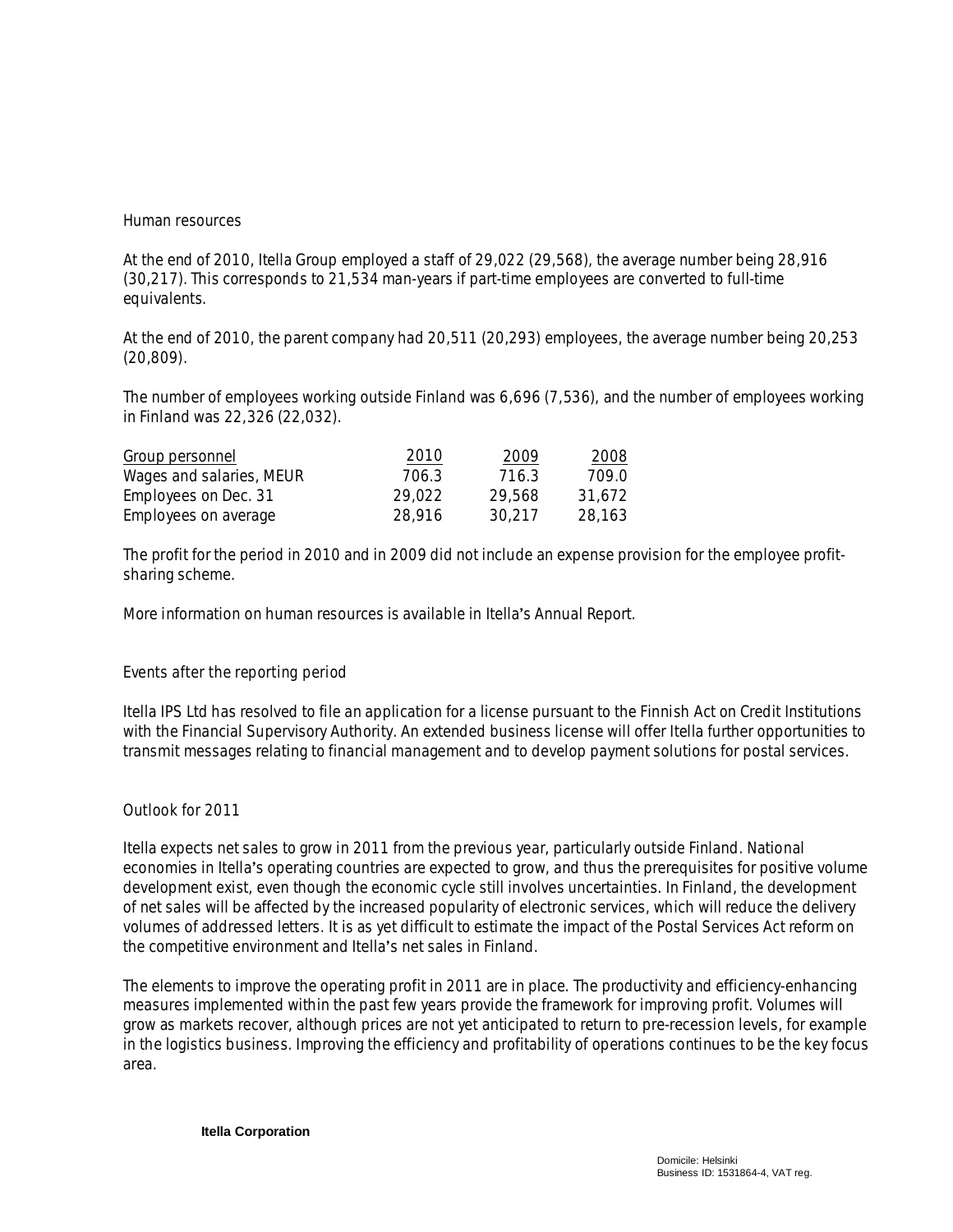The level of capital expenditure is expected to remain at the same level as in 2010 or to grow slightly. Cash flow from operating activities after investments is expected to improve from the previous year. The volume and timing of investments and acquisitions will be considered carefully.

**Board of Directors proposal to the AGM**

According to the financial statements, the parent companys distributable profit funds total EUR 685,920,742.37, of which net profit for 2010 accounts for EUR 27,141,654.49.

No material changes have taken place in the Group's financial standing since the end of the financial period, nor does the solvency test, as specified in section 13, subsection 2 of the Finnish Limited Liability Companies Act, affect the proposed distributable profits.

The Board proposes to the Annual General Meeting that the distributable profits be allocated as follows:

- Paying a dividend of EUR 0.11 per share, or a total of EUR 4,400,000.00.
- Retaining EUR 681,520.742.37 under shareholders' equity.

Helsinki, February 15, 2011 Itella Corporation Board of Directors

APPENDICES: Key figures of Itella Group Consolidated Income Statement Consolidated Balance Sheet Consolidated Cash Flow Statement Statement of Changes in Shareholders' Equity **Notes**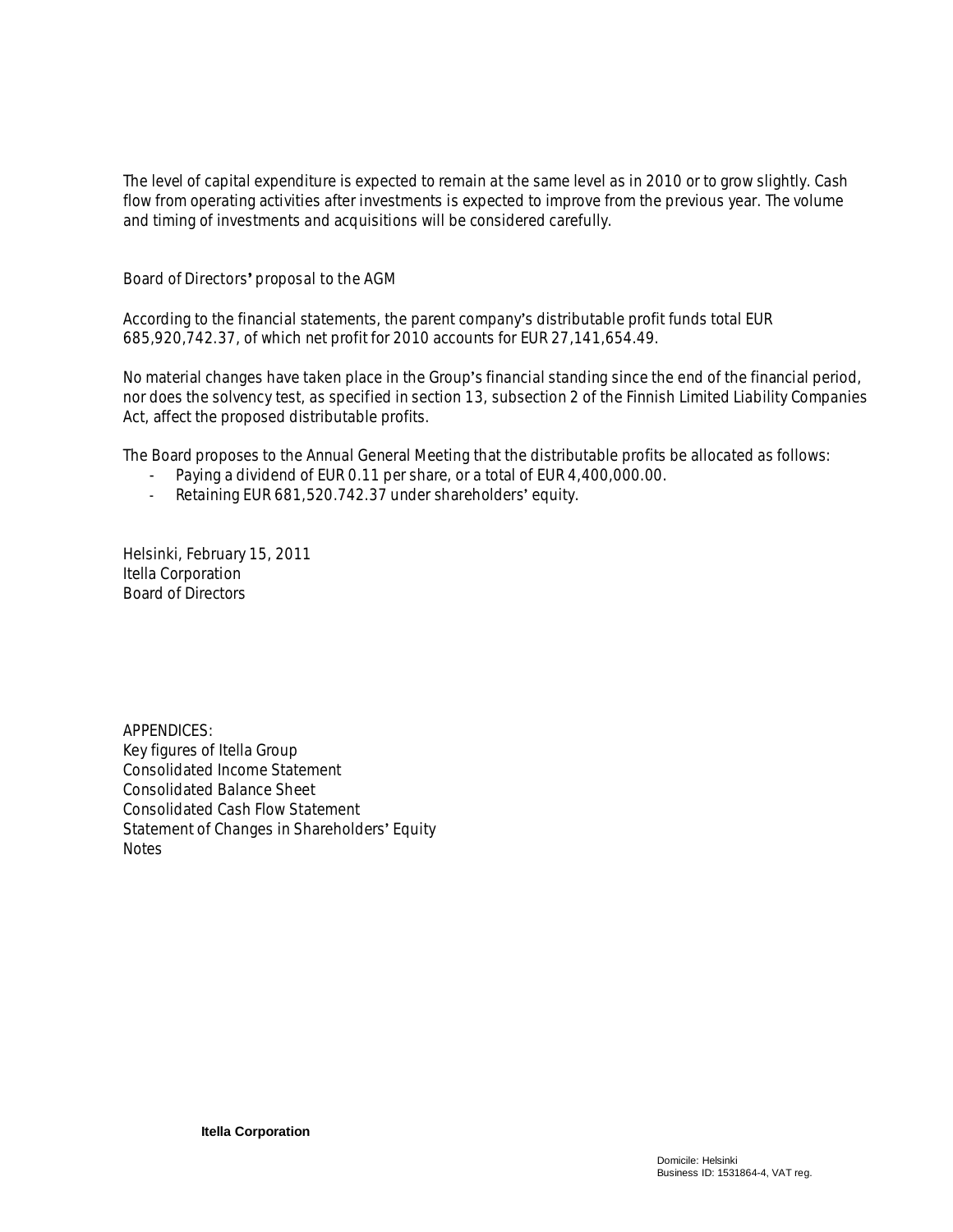# **Key figures of Itella Group**

|                                           | $10 - 12$ | $10 - 12$ | $1 - 12$ | $1-12$  |
|-------------------------------------------|-----------|-----------|----------|---------|
|                                           | 2010      | 2009      | 2010     | 2009    |
| Net sales, MEUR                           | 508.9     | 491.0     | 1,841.6  | 1,819.7 |
| Operating profit (EBIT), MEUR             | 21.6      | 24.6      | 38.1     | 46.7    |
| EBIT margin, %                            | 4.2       | 5.0       | 2.1      | 2.6     |
| Operating profit (EBIT), MEUR *)          | 23.4      | 39.4      | 55.3     | 86.3    |
| EBIT margin, $%$ $*$ )                    | 4.6       | 8.0       | 3.0      | 4.7     |
| Profit before tax, MEUR **)               | 17.1      | 22.2      | 31.0     | 19.6    |
| Return on equity (12 months), %           |           |           | 1.4      | $-0.7$  |
| Return on investment (12 months), %       |           |           | 4.2      | 5.8     |
| Equity ratio, %                           |           |           | 50.5     | 48.5    |
| Gearing, %                                |           |           | 18.4     | 19.7    |
| Gross capital expenditure, MEUR           | 17.9      | 50.2      | 81.9     | 144.9   |
| Personnel on average                      | 28,603    | 29,527    | 28,916   | 30,217  |
| Dividends, MEUR ***)                      |           |           | 4.4      |         |
| *) Excl. non-recurring items, see notes 2 |           |           |          |         |

\*\*) Continuing operations

\*\*\*) Board of Director's proposal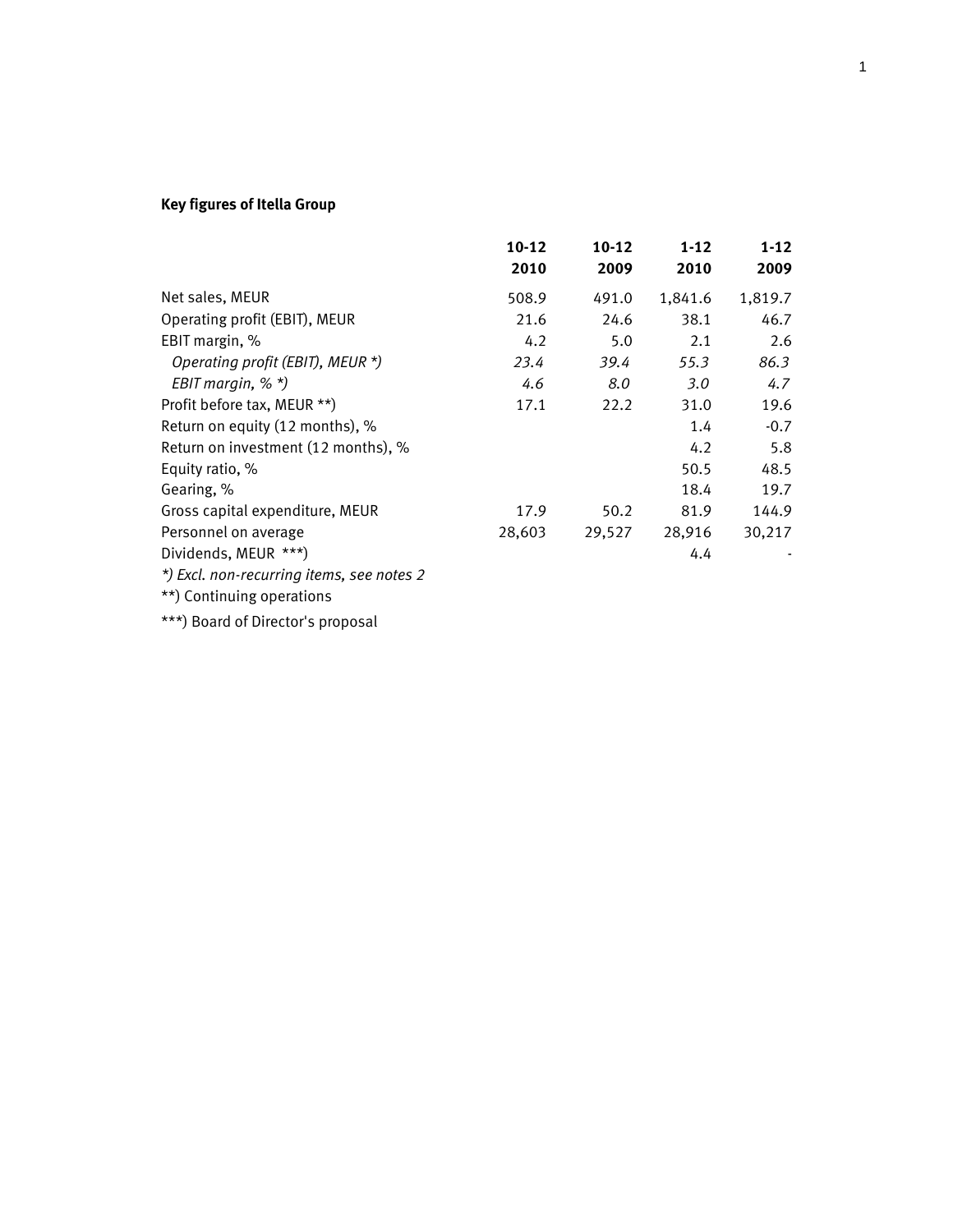| <b>Consolidated Income Statement</b>                   |           |         |          |          |
|--------------------------------------------------------|-----------|---------|----------|----------|
|                                                        | $10 - 12$ | $10-12$ | $1 - 12$ | $1 - 12$ |
| <b>EUR million</b>                                     | 2010      | 2009    | 2010     | 2009     |
| <b>Net sales</b>                                       | 508.9     | 491.0   | 1,841.6  | 1,819.7  |
| Other operating income                                 | 3.9       | 3.7     | 14.5     | 14.3     |
| Share of associated companies' results                 | $-0.1$    | 0.0     | 0.1      | 0.1      |
| Materials and services                                 | 137.4     | 120.2   | 504.9    | 474.9    |
| Employee benefits                                      | 231.0     | 235.7   | 877.9    | 888.0    |
| Depreciation and amortisation                          | 21.1      | 19.8    | 85.4     | 77.8     |
| Impairment losses                                      | 0.0       | 2.9     | 0.0      | 13.5     |
| Other operating expenses                               | 101.6     | 91.5    | 349.8    | 333.2    |
| <b>Operating profit (EBIT)</b>                         | 21.6      | 24.6    | 38.1     | 46.7     |
| % of net sales                                         | 4.2%      | 5.0%    | 2.1%     | 2.6%     |
| Financial income and expenses                          | $-4.5$    | $-2.4$  | $-7.1$   | $-27.1$  |
| Profit/loss before income tax                          | 17.1      | 22.2    | 31.0     | 19.6     |
| % of net sales                                         | 3.4%      | 4.5%    | 1.7%     | 1.1%     |
| Income tax                                             | $-5.3$    | $-15.8$ | $-17.5$  | $-24.2$  |
| Profit/loss for the financial period from continuing   |           |         |          |          |
| operations                                             | 11.7      | 6.4     | 13.6     | $-4.6$   |
| % of net sales                                         | 2.3%      | 1.3%    | 0.7%     | $-0.3%$  |
| Impairment losses from discontinued operations         | $-5.7$    |         | $-5.7$   |          |
| Income tax                                             | 1.5       |         | 1.5      |          |
| Profit/loss for the financial period from discontinued |           |         |          |          |
| operations                                             | $-4.2$    |         | $-4.2$   |          |
| Profit/loss for the financial period                   | 7.5       | 6.4     | 9.3      | -4.6     |
| % of net sales                                         | 1.5%      | 1.3%    | 0.5%     | $-0.3%$  |
| Profit/loss for the financial period attributable to   |           |         |          |          |
| Parent company shareholders                            | 7.5       | 6.2     | 9.3      | $-4.6$   |
| Non-controlling intrest                                | 0.0       | 0.2     | 0.0      | 0.0      |
|                                                        | 7.5       | 6.4     | 9.3      | $-4.6$   |
| <b>Comprehensive Consolidated Income Statement</b>     |           |         |          |          |
| Profit/loss for the financial period                   | 7.5       | 6.4     | 9.3      | $-4.6$   |
| Other items of comprehensive income                    |           |         |          |          |
| Available-for-sale financial assets                    | 0.0       | 0.0     | 0.0      | $-0.3$   |
| <b>Translation differences</b>                         | 7.2       | 9.3     | 20.0     | $-4.3$   |
| Comprehensive income for the financial period          | 14.7      | 15.7    | 29.3     | $-9.2$   |
| Comprehensive income attributable to                   |           |         |          |          |
| Parent company shareholders                            | 14.7      | 15.5    | 29.3     | $-9.2$   |
| Non-controlling intrest                                | 0.0       | 0.2     | 0.0      | 0.0      |
|                                                        | 14.7      | 15.7    | 29.3     | $-9.2$   |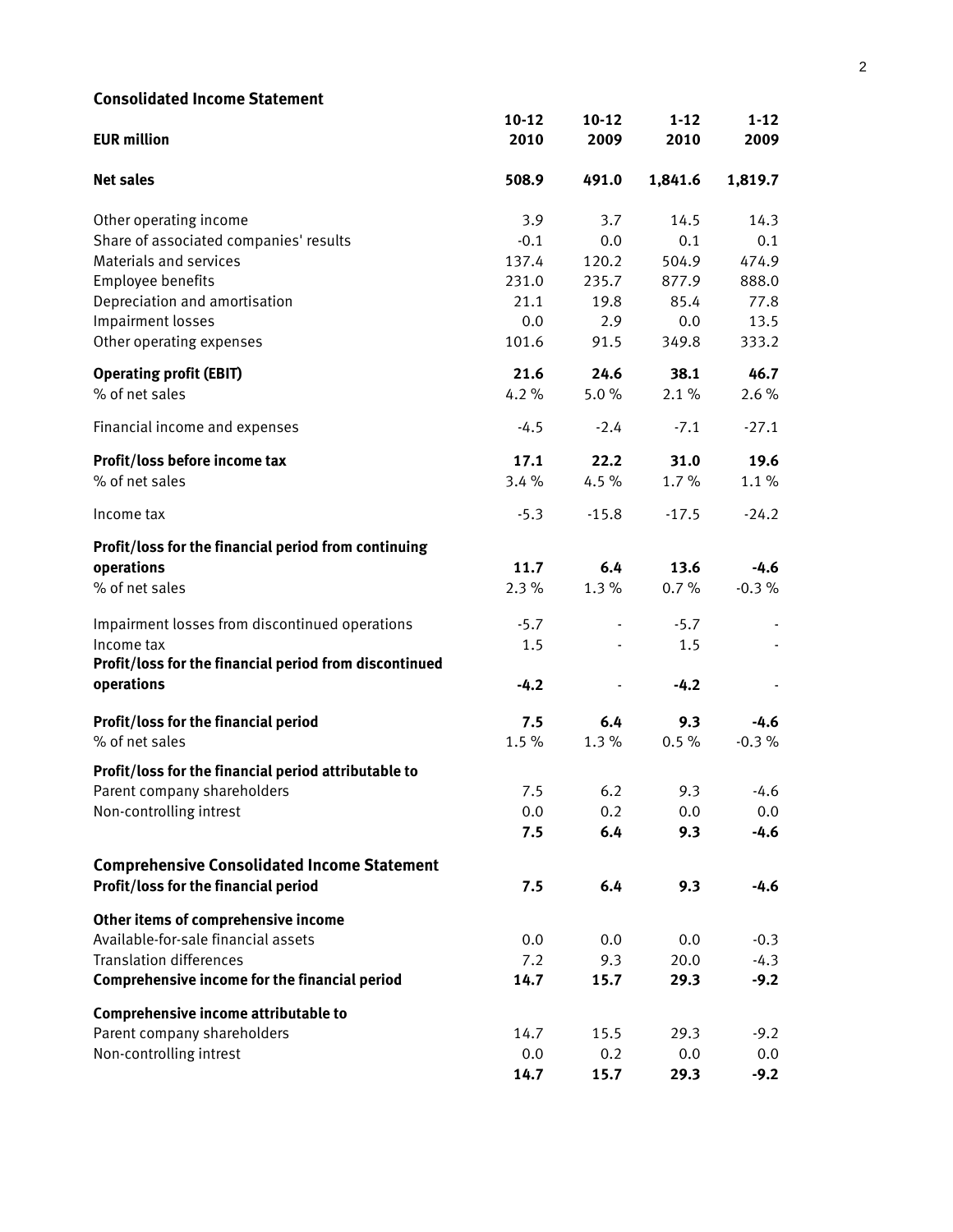| <b>Consolidated Balance Sheet</b>                         |                |                       | 3 |
|-----------------------------------------------------------|----------------|-----------------------|---|
| <b>EUR million</b>                                        | 31 Dec<br>2010 | <b>31 Dec</b><br>2009 |   |
| <b>Non-current assets</b>                                 |                |                       |   |
| Goodwill                                                  | 170.9          | 165.2                 |   |
| Other intangible assets                                   | 73.5           | 80.1                  |   |
| Investment property                                       | 4.1            | 4.4                   |   |
| Property, plant and equipment                             | 684.6          | 688.3                 |   |
| Investments in associated companies                       | 0.7            | 0.6                   |   |
| Other non-current investments                             | 1.4            | 2.4                   |   |
| Non-current receivables                                   | 9.7            | 8.4                   |   |
| Deferred tax assets                                       | 14.8           | 12.7                  |   |
| <b>Total non-current assets</b>                           | 959.8          | 962.1                 |   |
| <b>Current assets</b>                                     |                |                       |   |
| Inventories                                               | 5.9            | 6.5                   |   |
| Trade and other receivables                               | 290.0          | 271.9                 |   |
| Current tax assets                                        | 5.2            | 4.0                   |   |
| Financial assets available-for-sale                       | 2.2            | 2.4                   |   |
| Financial assets at fair value through profit or loss     | 58.5           | 78.9                  |   |
| Cash and cash equivalents                                 | 75.6           | 82.3                  |   |
| <b>Total current assets</b>                               | 437.4          | 446.0                 |   |
| Non-current assets classified as held for sale            | 14.9           |                       |   |
| <b>Total assets</b>                                       | 1,412.1        | 1,408.1               |   |
| <b>Equity</b>                                             |                |                       |   |
| Share capital                                             | 70.0           | 70.0                  |   |
| Contingency reserve                                       | 142.7          | 142.7                 |   |
| Fair value reserve                                        | 0.0            | 0.0                   |   |
| <b>Translation differences</b>                            | $-0.8$         | $-20.7$               |   |
| Retained earnings                                         | 492.2          | 483.6                 |   |
| Equity attributable to equity holders of the parent       |                |                       |   |
| company                                                   | 704.1          | 675.6                 |   |
| Equity attributable to equity holders of the non-         |                |                       |   |
| controlling intrest                                       | 0.0            | 1.6                   |   |
| <b>Total equity</b>                                       | 704.2          | 677.2                 |   |
| <b>Non-current liabilities</b>                            |                |                       |   |
| Deferred tax liabilities                                  | 50.4           | 48.3                  |   |
| Non-current interest-bearing liabilities                  | 214.2          | 246.1                 |   |
| Other non-current liabilities                             | 17.7           | 15.1                  |   |
| Non-current provisions                                    | 15.7           | 9.2                   |   |
| Defined benefit pension plan obligations                  | 6.6            | 6.5                   |   |
| <b>Total non-current liabilities</b>                      | 304.7          | 325.2                 |   |
| <b>Current liabilities</b>                                |                |                       |   |
| Current interest-bearing liabilities                      | 49.4           | 48.0                  |   |
| Trade payables and other liabilities                      | 351.2          | 335.1                 |   |
| <b>Current tax liabilities</b>                            | 0.3            | 9.0                   |   |
| Current provisions                                        | 1.6            | 13.6                  |   |
| <b>Total current liabilities</b>                          | 402.6          | 405.7                 |   |
| Liabilities associated with non-current assets classified |                |                       |   |
| as held for sale                                          | 0.6            |                       |   |
| <b>Total liabilities</b>                                  | 707.9          | 730.9                 |   |
| <b>Total equity and liabilities</b>                       | 1,412.1        | 1,408.1               |   |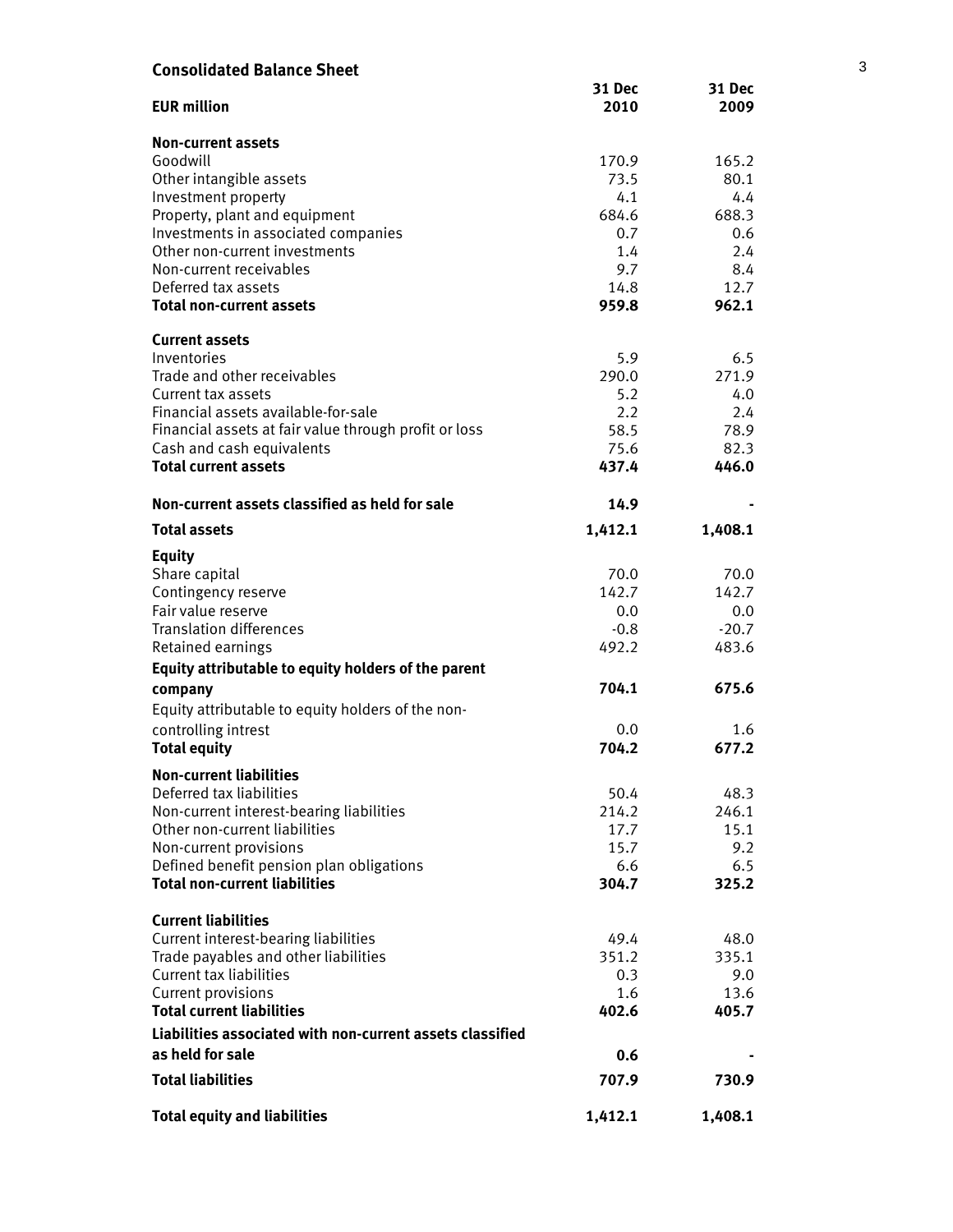# **Consolidated Cash Flow Statement**

|                                                                 | $1 - 12$ | $1 - 12$      |
|-----------------------------------------------------------------|----------|---------------|
| <b>EUR million</b>                                              | 2010     | 2009          |
| Profit or loss for the financial period                         | 9.3      | -4.6          |
| Total adjustments                                               | 113.6    | 144.4         |
| Change in net working capital                                   | $-7.6$   | 16.8          |
| Cash flow before financial items and income tax                 | 115.4    | 156.6         |
| Financial items (net)                                           | $-8.3$   | $-29.0$       |
| Tax paid                                                        | $-25.1$  | $-16.9$       |
| Cash flow from operating activities (net)                       | 81.9     | 110.7         |
| Acquisition of subsidiaries less cash and cash equivalents      | $-1.4$   | $-22.8$       |
| Purchase of intangible assets and property, plant and equipment | $-80.3$  | $-121.7$      |
| Proceeds from sale of intangible and tangible assets            | 4.2      | $2.2^{\circ}$ |
| Proceeds from sale of businesses                                | 0.0      | 1.4           |
| Change in financial assets at fair value through profit or loss | 20.2     | 5.4           |
| Cash flow from other investments                                | 1.2      | $-2.2$        |
| Cash flow from investing activities (net)                       | $-56.1$  | $-137.7$      |
| Change in loans (net)                                           | $-22.6$  | 71.8          |
| Finance lease principal payments                                | $-8.3$   | $-9.9$        |
| Acquisition of non-controlling intrest                          | $-2.7$   |               |
| Dividends paid                                                  | $-0.1$   | $-10.0$       |
| Cash flow from financing activities (net)                       | $-33.7$  | 51.9          |
| Change in cash and cash equivalents                             | $-7.9$   | 24.9          |
| Cash and cash equivalents at period-start                       | 82.3     | 49.5          |
| Effect of changes in exchange rates                             | 1.2      | 7.9           |
| Change in fair value of cash and cash equivalents               | 0.0      | 0.0           |
| Cash and cash equivalents at period-end                         | 75.6     | 82.3          |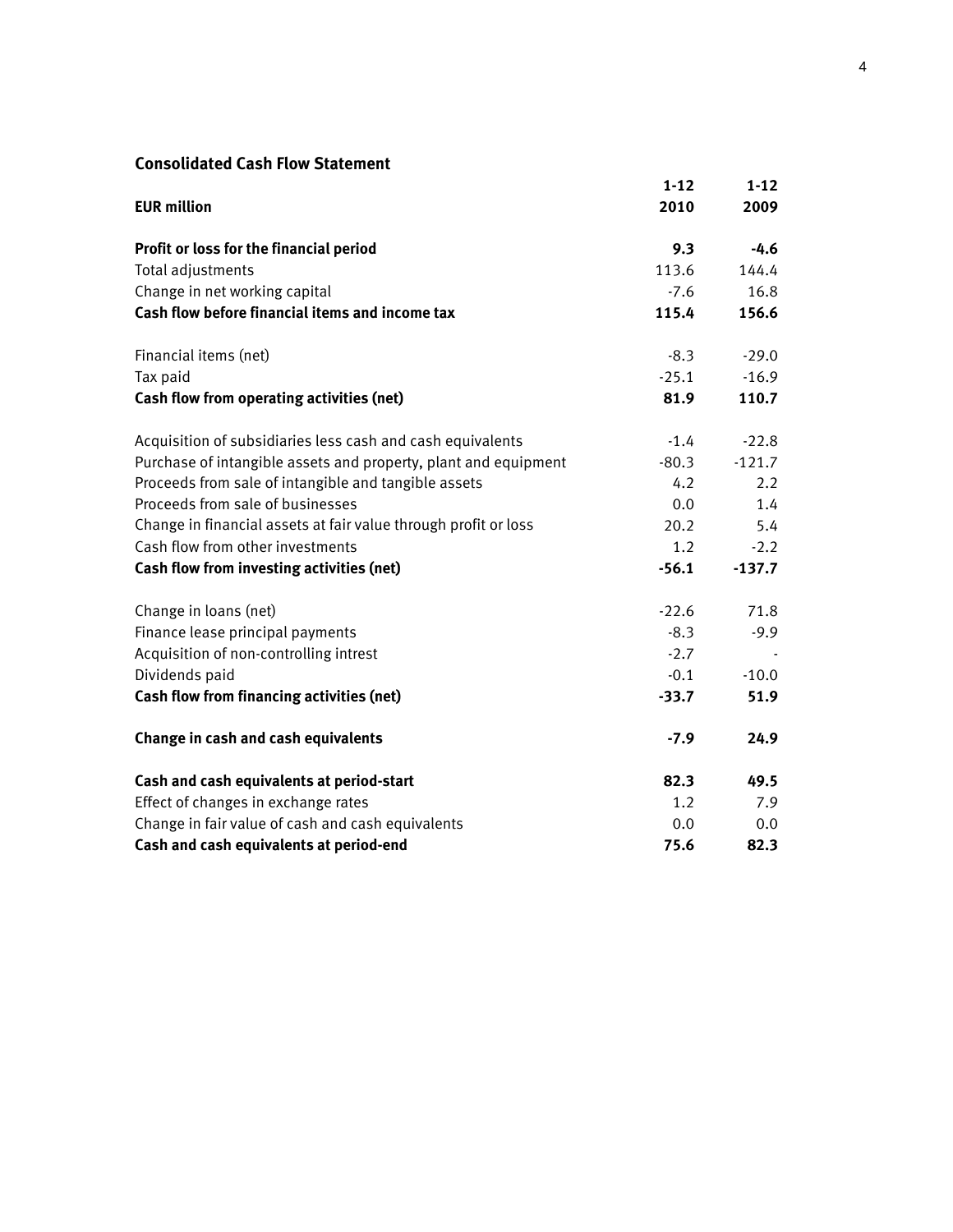# **Statement of changes in shareholders' equity**

| <b>EUR million</b>                     | Equity attributable to equity holders of the parent company |                        |                       |                                   |                      |                          |                                |                     |
|----------------------------------------|-------------------------------------------------------------|------------------------|-----------------------|-----------------------------------|----------------------|--------------------------|--------------------------------|---------------------|
|                                        | <b>Share capital</b>                                        | Contingency<br>reserve | Fair value<br>reserve | <b>Translation</b><br>differences | Retained<br>earnings | Total                    | Non-<br>controlling<br>intrest | <b>Total equity</b> |
| Equity 1 Jan 2009                      | 70.0                                                        | 142.7                  | 0.3                   | $-16.4$                           | 498.2                | 694.8                    | 1.5                            | 696.3               |
| Dividends paid                         |                                                             |                        |                       |                                   | $-10.0$              | $-10.0$                  |                                | $-10.0$             |
| Other changes                          |                                                             |                        |                       |                                   |                      |                          | 0.1                            | 0.1                 |
| Result for the financial period        |                                                             |                        |                       |                                   | $-4.6$               | $-4.6$                   | 0.0                            | $-4.6$              |
| Change in fair value reserve           |                                                             |                        | $-0.3$                |                                   |                      | $-0.3$                   |                                | $-0.3$              |
| Change in translation differences      |                                                             |                        |                       | $-4.3$                            |                      | $-4.3$                   |                                | $-4.3$              |
| <b>Equity 31 Dec 2009</b>              | 70.0                                                        | 142.7                  | 0.0                   | $-20.7$                           | 483.6                | 675.6                    | 1.6                            | 677.2               |
| Equity 1 Jan 2010                      | 70.0                                                        | 142.7                  | 0.0                   | $-20.7$                           | 483.6                | 675.6                    | 1.6                            | 677.2               |
| Dividends paid                         |                                                             |                        |                       |                                   |                      | $\overline{\phantom{a}}$ | $-0.1$                         | $-0.1$              |
| Acquisition of non-controlling intrest |                                                             |                        |                       |                                   | $-0.7$               | $-0.7$                   | $-1.5$                         | $-2.2$              |
| Result for the financial period        |                                                             |                        |                       |                                   | 9.3                  | 9.3                      | 0.0                            | 9.3                 |
| Change in fair value reserve           |                                                             |                        | 0.0                   |                                   |                      | 0.0                      |                                | 0.0                 |
| Change in translation differences      |                                                             |                        |                       | 20.0                              |                      | 20.0                     |                                | 20.0                |
| Equity 31 Dec 2010                     | 70.0                                                        | 142.7                  | 0.0                   | $-0.8$                            | 492.2                | 704.1                    | 0.0                            | 704.2               |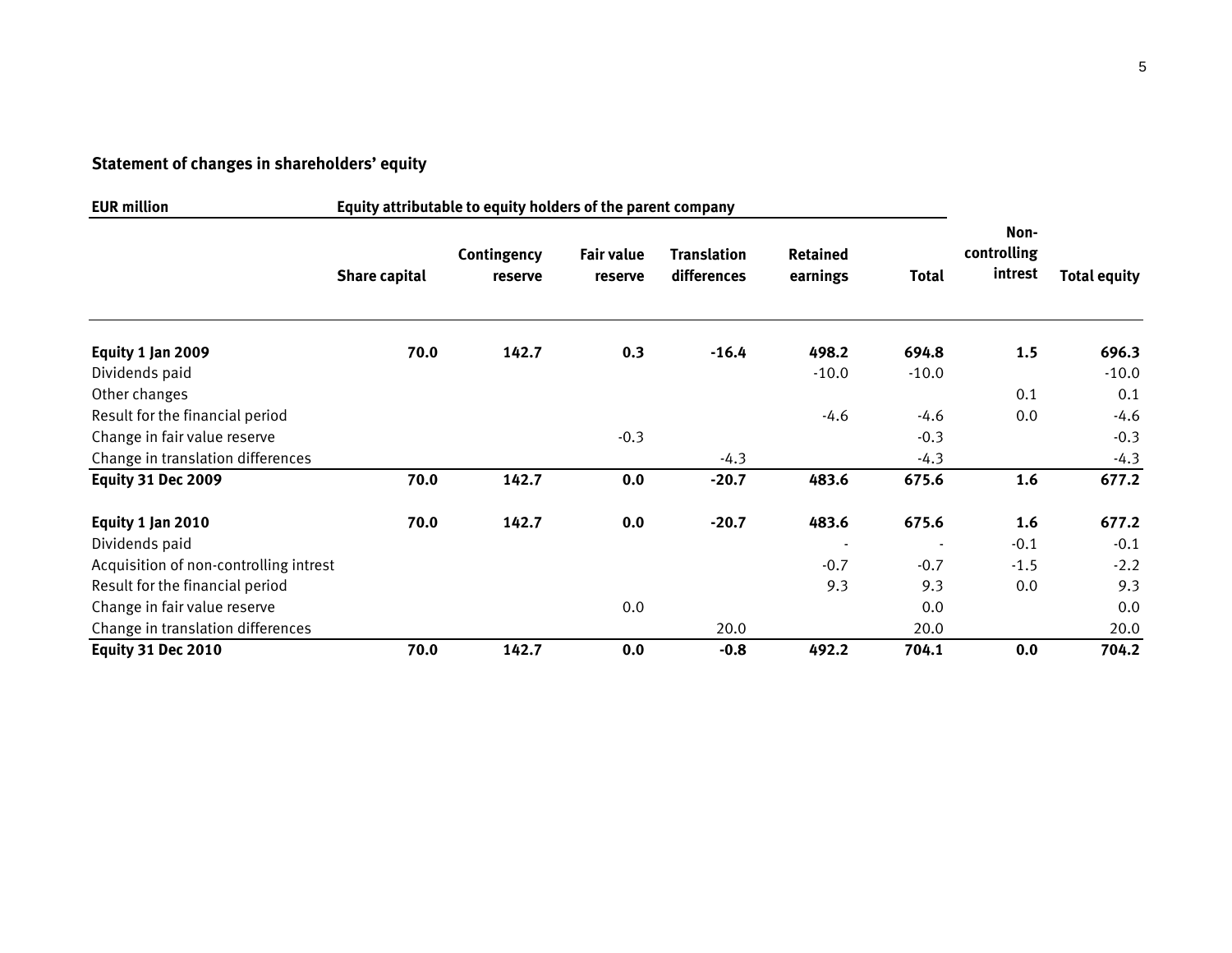#### **NOTES**

#### **1. Accounting principles**

The Financial statements review was prepared in accordance with IAS 34 'Interim Financial Reporting' and in line with the same accounting principles as those used in Itella's financial statements for 2010. Itella has applied the currently valid IFRS standards and interpretations in the preparation of this interim report. The figures shown have been rounded, which is why the sum total of individual figures may differ from that shown here.

#### **New and revised IFRS standards**

As of January 1, 2010 the Group applies the following revised standards:

- IFRS 3 Business Combinations
- IAS 27 Consolidated and Separate Financial Statements

These new and revised standards have no material impact on the data disclosed in the financial statements bulletin.

The information presented in this report is based on the audited Itella 2010 Financial Statements.

#### **2. Segment Information**

The following changes in Itella Group's business operations took effect on April 1, 2010: Domestic sales operations, mail and customer service from Other operations and Itella Logistics' parcel services were transferred to Itella Mail Communication. This change will improve the financial transparency of operations in anticipation of the postal operations legislative reform at the beginning of next year.

In addition, following the reorganization of the parent company's legal structure to be implemented on January 1, 2011, the freight service transactions previously handled as internal cost allocation between business operations will now be recorded as net sales charged by one Group company to another. This change will result in an increase in intra-Group net sales and eliminations.

The Group's internal reporting has been changed to reflect the changes referred to above, and the segment division in external accounting will be presented in line with the revised structure.

In addition to the structural changes described above, a larger proportion of the Group's non-allocated assets and liabilities has been allocated to segments as of May 1, 2010, based on their actual use.

Itella Group's segment information is presented according to the new structure and the new allocation principles.The reorganization of the legal structure has also been proactively accounted for in the actual and comparison periods.

|                                    | $10 - 12$ | $10-12$ | $1 - 12$ | $1 - 12$ |
|------------------------------------|-----------|---------|----------|----------|
| <b>EUR million</b>                 | 2010      | 2009    | 2010     | 2009     |
| Net sales by business segment      |           |         |          |          |
| Itella Mail Communication          | 320.4     | 321.3   | 1,141.6  | 1,168.1  |
| inter-segment sales                | $-10.7$   | $-11.4$ | $-41.6$  | $-41.4$  |
| Itella Information                 | 67.2      | 64.1    | 259.7    | 247.2    |
| inter-segment sales                | $-3.1$    | $-2.9$  | $-11.2$  | $-11.3$  |
| Itella Logistics                   | 185.3     | 168.0   | 677.3    | 637.3    |
| inter-segment sales                | $-50.4$   | $-48.1$ | $-184.6$ | $-180.3$ |
| Other operations                   | 1.9       | 2.5     | 8.9      | 6.2      |
| inter-segment sales                | $-1.7$    | $-2.5$  | $-8.5$   | $-6.2$   |
| Total eliminations (Interim sales) | $-65.9$   | -64.8   | $-245.9$ | $-239.1$ |
| <b>Total</b>                       | 508.9     | 491.0   | 1.841.6  | 1,819.7  |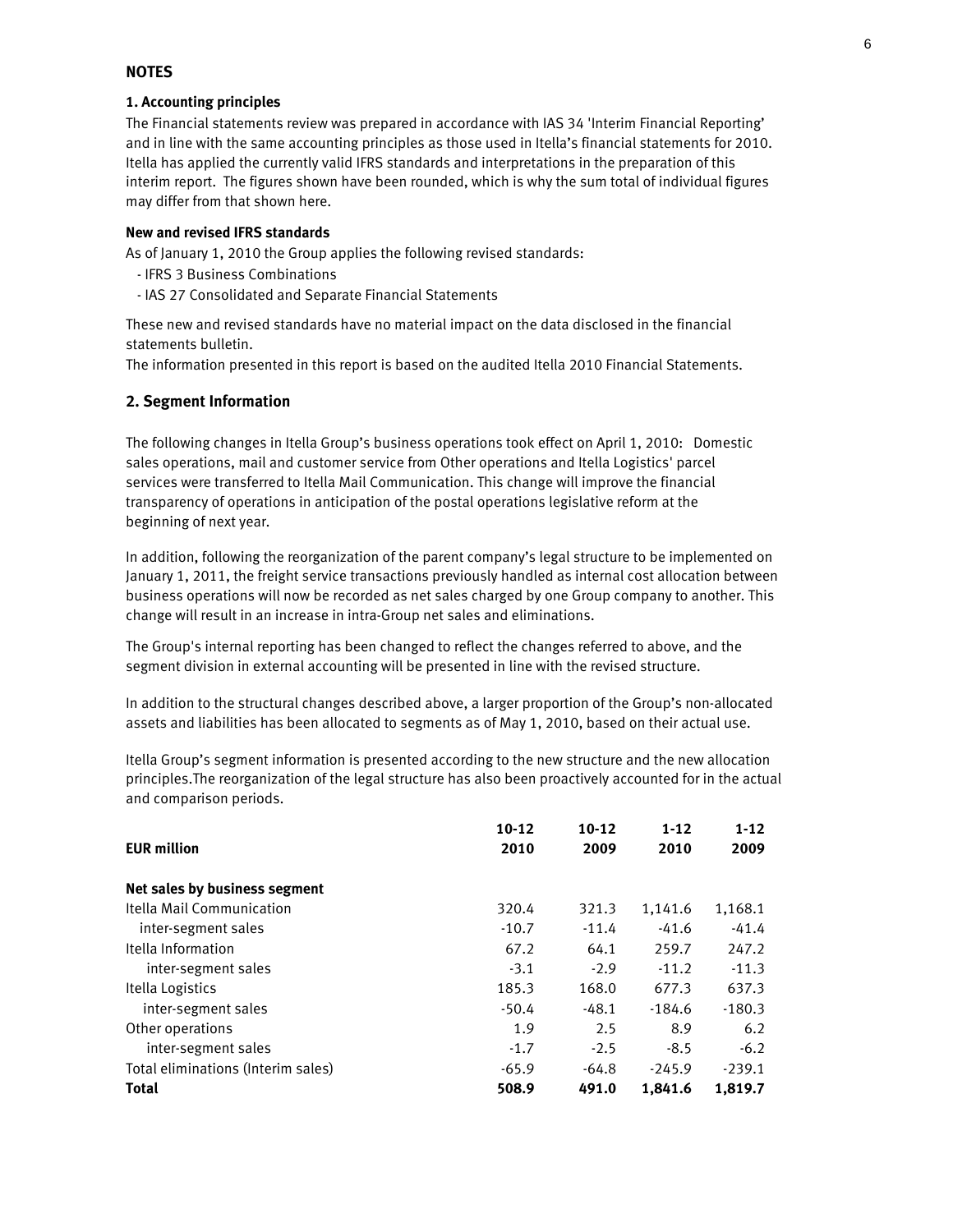|                                                                 | $10 - 12$ | $10 - 12$ | $1 - 12$ | $1 - 12$      |
|-----------------------------------------------------------------|-----------|-----------|----------|---------------|
| <b>EUR million</b>                                              | 2010      | 2009      | 2010     | 2009          |
| Operating profit/loss (EBIT) by business segment                |           |           |          |               |
| Itella Mail Communication                                       | 27.6      | 33.2      | 58.1     | $82.0*)$      |
| Itella Information                                              | 2.3       | 2.9       | 12.8     | 15.3          |
| Itella Logistics                                                | 0.9       | $-1.2$    | $-10.7$  | $-31.2*)$     |
| Other operations                                                | $-9.3$    | $-10.3$   | $-22.1$  | $-19.4$       |
| <b>Total</b>                                                    | 21.6      | 24.6      | 38.1     | 46.7          |
| Non-recurring items by business segment **)                     |           |           |          |               |
| Itella Mail Communication                                       | 0.6       | 13.1      | 15.9     | 21.1          |
| Itella Information                                              | 1.2       | 0.9       | 1.2      | 1.5           |
| Itella Logistics                                                | 0.0       | 1.6       | 0.1      | 16.8          |
| Other operations                                                | 0.0       | $-0.8$    | 0.0      | 0.2           |
| <b>Total</b>                                                    | 1.8       | 14.8      | 17.3     | 39.6          |
| Operating profit/loss (EBIT) by business segment excluding non- |           |           |          |               |
| recurring items                                                 |           |           |          |               |
| Itella Mail Communication                                       | 28.2      | 46.3      | 74.0     | 103.1         |
| Itella Information                                              | 3.6       | 3.8       | 14.0     | 16.8          |
| Itella Logistics                                                | 0.9       | 0.4       | $-10.6$  | $-14.4$       |
| Other operations                                                | $-9.3$    | $-11.1$   | $-22.1$  | $-19.2$       |
| <b>Total</b>                                                    | 23.4      | 39.5      | 55.3     | 86.3          |
| <b>Financial income and expenses</b>                            | $-4.5$    | $-2.4$    | $-7.1$   | $-27.1$       |
| Result before income tax                                        | 17.1      | 22.2      | 31.0     | 19.6          |
|                                                                 |           |           | 31 Dec   | <b>31 Dec</b> |
| <b>EUR million</b>                                              |           |           | 2010     | 2009          |
| <b>Assets</b>                                                   |           |           |          |               |
| Itella Mail Communication                                       |           |           | 468.8    | 450.0         |
| Itella Information                                              |           |           | 168.1    | 157.8         |
| Itella Logistics                                                |           |           | 622.8    | 624.4         |
| Other operations and unallocated                                |           |           | 160.7    | 183.3         |
| Eliminations                                                    |           |           | $-8.3$   | $-7.4$        |
| <b>Total</b>                                                    |           |           | 1,412.1  | 1,408.1       |
| <b>Liabilities</b>                                              |           |           |          |               |
| Itella Mail Communication                                       |           |           | 230.1    | 227.9         |
| Itella Information                                              |           |           | 41.0     | 36.5          |
| Itella Logistics                                                |           |           | 114.7    | 106.3         |
| Other operations and unallocated                                |           |           | 330.3    | 367.5         |
| Eliminations                                                    |           |           | $-8.3$   | $-7.4$        |
| <b>Total</b>                                                    |           |           | 707.9    | 730.9         |
| <b>Personnel at period-end</b>                                  |           |           |          |               |
| Itella Mail Communication                                       |           |           | 19,314   | 19,168        |
| Itella Information                                              |           |           | 1,942    | 1,958         |
| Itella Logistics                                                |           |           | 7,724    | 8,403         |
| Other operations                                                |           |           | 42       | 39            |
| <b>Total</b>                                                    |           |           | 29,022   | 29,568        |

\*) Comparison data has been adjusted to match the new organizational structure. The operating profit shown in the Interim Report on June 30, 2010 has been adjusted from EUR 86.0 million to EUR 82.0 million (1-12/2009) for the Mail Communication business and similarly from EUR -35.2 million to EUR -31.2 million for the Logistics business.

\*\*) Non-recurring items include restructuring costs in 2010 and 2009, and the goodwill impairment on the Logistics business in 2009.